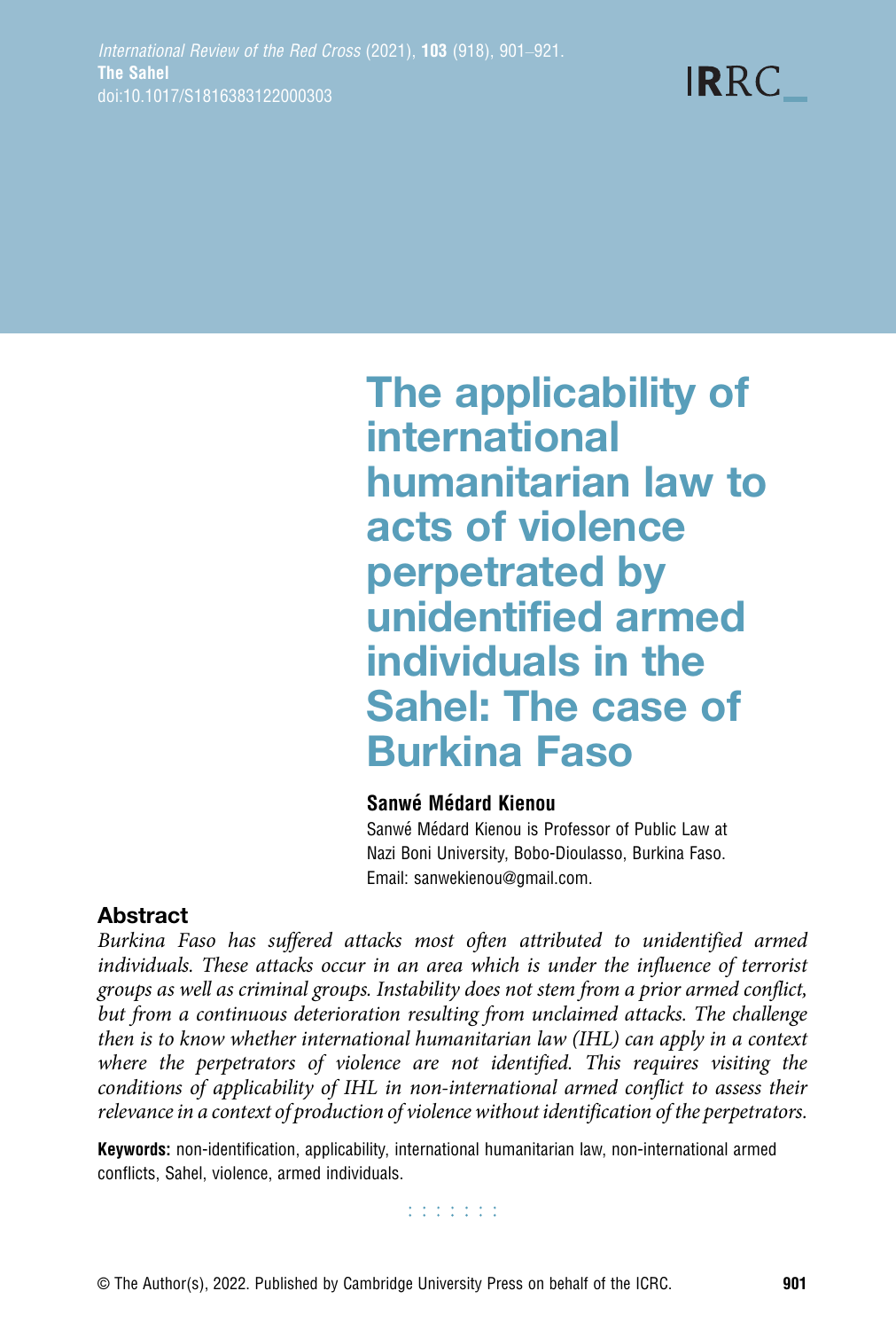#### Introduction

According to a report by the Armed Conflict Location & Event Dataset (ACLED), some 12% of attacks by armed groups are the work of unidentified armed groups.<sup>1</sup> This confirms the impression that violence by unidentified armed groups and individuals is on the increase globally. As far as Africa is concerned, this problem occurs most often in the Central African Republic, Somalia and the Sahel. The media regularly report attacks by unidentified armed men in Burkina Faso.2 Elsewhere in the world, Syria also suffers large numbers of attacks by unidentified armed groups. For instance, the Lafarge group has admitted making indirect payments to unidentified armed groups so that it could continue operating its cement plant in an area controlled by the Islamic State group.3

We therefore need to examine the definitions of "unidentified armed group" and "unidentified armed individual". For the purposes of the present study, these terms refer primarily to groups and individuals that rarely claim responsibility for their attacks on government forces, civilians or other armed groups. This makes it difficult to attribute an attack to a group. Such attacks generally occur in areas experiencing conflict and instability because of the State's inability to exercise its authority. Multiple weapon bearers operate in such areas, often with divergent aims and relationships that are merely opportunistic. Even if these zones are under the influence of one or more known armed groups, they do not claim responsibility for the vast majority of attacks occurring there. According to a report by the Institute for Security Studies, "In Burkina Faso, where numerous acts are unaccounted for, the expression 'unidentified armed men' is also used."<sup>4</sup>

An armed group may choose to remain unidentified for strategic reasons; it may be engaging in terrorism, or using anonymity to avoid being held responsible

1 ACLED, Unidentified Armed Groups, July 2012, p. 12, available at: [https://www.acleddata.com/wp](https://www.acleddata.com/wp-content/uploads/2012/07/ACLED_Unidentified-Armed-Groups-Working-Paper_July-2012.pdf)[content/uploads/2012/07/ACLED\\_Unidentified-Armed-Groups-Working-Paper\\_July-2012.pdf](https://www.acleddata.com/wp-content/uploads/2012/07/ACLED_Unidentified-Armed-Groups-Working-Paper_July-2012.pdf) (all internet references were accessed in April 2022).

2 Nadia Chahed, "Burkina Faso : plus de 2000 personnes ont fui leurs villages après une série d'attaques dans le Sahel", Agence Anodolu, 30 April 2021, available at: [https://www.aa.com.tr/fr/afrique/burkina](https://www.aa.com.tr/fr/afrique/burkina-faso-plus-de-2-mille-personnes-ont-fui-leurs-villages-apr%C3%A8s-une-s%C3%A9rie-d-attaque-dans-le-sahel/2225741)[faso-plus-de-2-mille-personnes-ont-fui-leurs-villages-apr%C3%A8s-une-s%C3%A9rie-d-attaque-dans-le](https://www.aa.com.tr/fr/afrique/burkina-faso-plus-de-2-mille-personnes-ont-fui-leurs-villages-apr%C3%A8s-une-s%C3%A9rie-d-attaque-dans-le-sahel/2225741)[sahel/2225741](https://www.aa.com.tr/fr/afrique/burkina-faso-plus-de-2-mille-personnes-ont-fui-leurs-villages-apr%C3%A8s-une-s%C3%A9rie-d-attaque-dans-le-sahel/2225741). According to that article, "A total of 2224 persons (including 438 women and 1308 children) have fled the villages of Koumbri, Yatakou and Sikiré in the commune of Seytenga (which lies in the Sahel region of northern Burkina Faso) following attacks by unidentified armed individuals on Monday that led to 18 deaths, according to an announcement by the regional directorate of the ministry responsible for humanitarian action." (our translation) In an administrative communiqué dated 7 August 2020, the governor of Burkina Faso's Est region reported that "today, 7 August 2020, at about 12:00 hrs, unidentified armed individuals burst into the livestock market in Namoungo, a village in the commune of Fada N'Gourma, and attacked the people there". (our translation) Administrative communiqué No. 2020-024/MATDC/REST/GVRT-FGRM/CAB, 7 August 2020.

3 Franceinfo, "Syrie : le groupe Lafarge reconnaît avoir indirectement financé des groupes armés", 2 March 2017, available at: [https://www.francetvinfo.fr/economie/emploi/metiers/droit-et-justice/syrie-le-groupe](https://www.francetvinfo.fr/economie/emploi/metiers/droit-et-justice/syrie-le-groupe-lafarge-reconnait-avoir-indirectement-finance-des-groupes-armes_2078359.html)[lafarge-reconnait-avoir-indirectement-finance-des-groupes-armes\\_2078359.html](https://www.francetvinfo.fr/economie/emploi/metiers/droit-et-justice/syrie-le-groupe-lafarge-reconnait-avoir-indirectement-finance-des-groupes-armes_2078359.html).

4 William Assanvo et al., "Violent Extremism, Organised Crime and Local Conflicts in Liptako-Gourma", Institute for Security Studies, West Africa Report 26, 10 December 2019, p. 3, available at: [https://issafrica.](https://issafrica.org/research/west-africa-report/violent-extremism-organised-crime-and-local-conflicts-in-liptako-gourma) [org/research/west-africa-report/violent-extremism-organised-crime-and-local-conflicts-in-liptako-gourma.](https://issafrica.org/research/west-africa-report/violent-extremism-organised-crime-and-local-conflicts-in-liptako-gourma)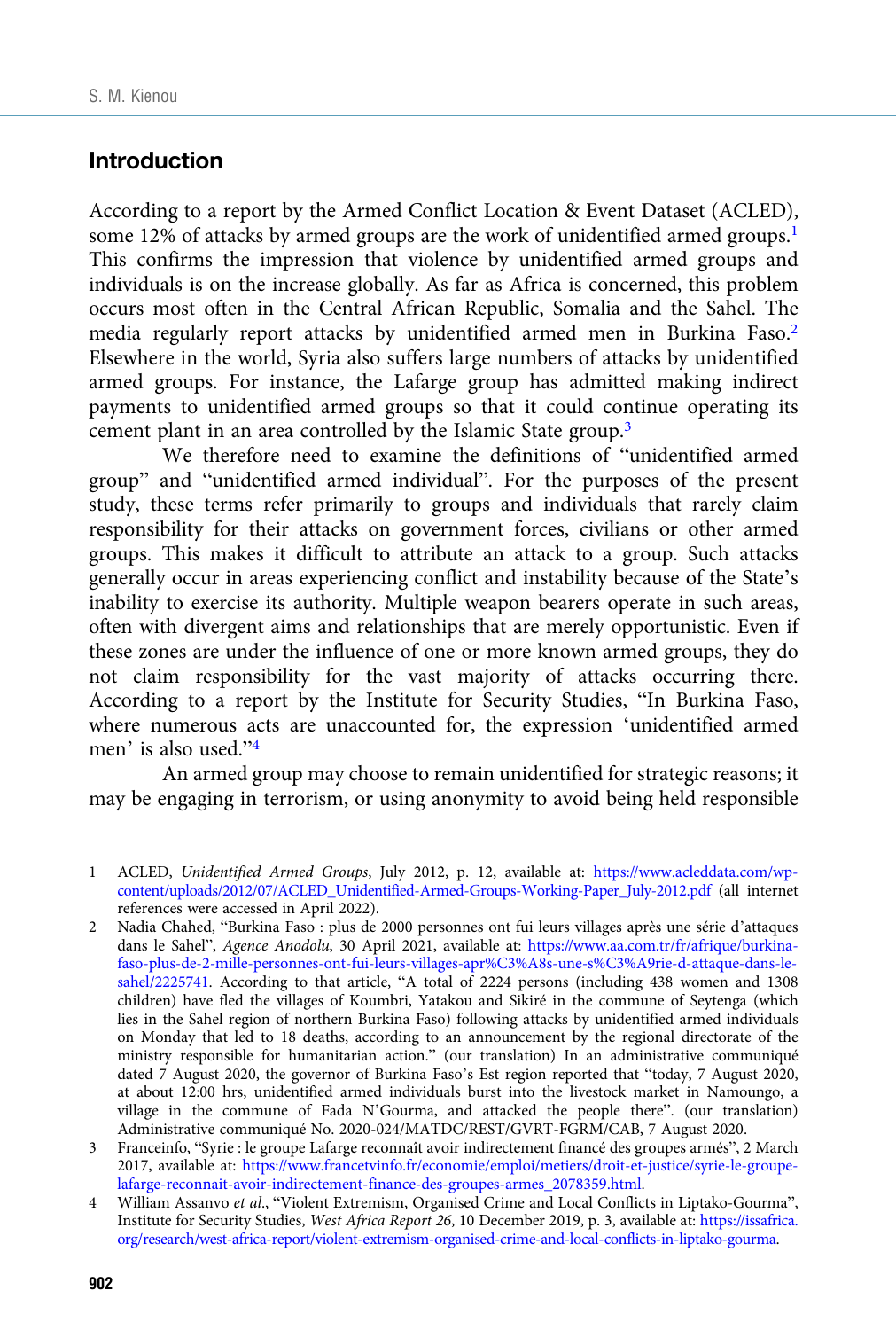for abuses.5 On the other hand, it is sometimes impossible to identify the perpetrators of an attack because no armed group can say for certain that it is linked with the persons responsible, on account of the proliferation of weapon bearers and the general lack of security.

Reports of the Crisis Group list three groups as operating in Burkina Faso. The first is Ansar ul Islam, founded by Malam Ibrahim Dicko, a radicalized preacher from the province of Soum in the north of the country.6 This group is primarily national in origin, although it does have as its mentor Hamadoun Kouffa, founder of the Macina Liberation Front (central Mali).7 Ansar ul Islam's zone of influence appears to cover parts of the provinces of Soum, Bam and Sanmatenga in the north-east and north of Burkina Faso.8 The second is Islamic State in the Greater Sahara (also known as ISWAP (Islamic State's West Africa Province)). This group is active in the Nord and Est regions of Burkina Faso.<sup>9</sup> The third is The Support Group for Islam and Muslims (JNIM or GSIM; Groupe de Soutien à l'Islam et aux Musulmans), which appears to be operating in the Nord, Ouest and Est regions of the country.10 Ansar ul Islam is said to have pledged allegiance to this group, which is said to include nationals of Burkina Faso.<sup>11</sup> In Burkina Faso, the provinces most affected by the deteriorating security situation are therefore those in the Nord, Centre-Nord, Est and Boucle du Mouhoun regions.

In Burkina Faso, armed groups claimed responsibility for just nine attacks between 2016 and 2020: the Islamic State group claimed responsibility for four, GSIM for two, Ansar ul Islam for one and the Islamic State group and GSIM jointly claimed responsibility for two.<sup>12</sup> These numbers pale into insignificance when one realize that the Observatoire pour la Démocratie et les droits de l'homme (ODDH) recorded 580 attacks between 4 April 2015 and 31 May 2020.13 Clearly, most attacks in Burkina Faso occur without any group claiming responsibility. The fact that no groups are claiming responsibility for these attacks poses a problem, given the large number of players in the regions affected by the deteriorating security situation: bandits; criminals involved in cigarette trafficking, poaching, artisanal gold mining and drug trafficking; armed terror groups who control the area and self-defence militia groups.<sup>14</sup> In such a situation, the fact

IRRC\_

<sup>5</sup> ACLED, above note 1, pp. 1–2.

<sup>6</sup> Crisis Group, "The Social Roots of Jihadist Violence in Burkina Faso's North", Africa Report No. 254, 12 October 2017, pp. 3–4, available at: [https://www.crisisgroup.org/africa/west-africa/burkina-faso/254](https://www.crisisgroup.org/africa/west-africa/burkina-faso/254-social-roots-jihadist-violence-burkina-fasos-north) [social-roots-jihadist-violence-burkina-fasos-north](https://www.crisisgroup.org/africa/west-africa/burkina-faso/254-social-roots-jihadist-violence-burkina-fasos-north).

<sup>7</sup> Ibid., p. 9.

<sup>8</sup> Ibid., pp. 10–12.

<sup>9</sup> Crisis Group, "Burkina Faso: Stopping the Spiral of Violence", Africa Report No. 287, 24 February 2020, p. 12, available at: [https://www.crisisgroup.org/africa/sahel/burkina-faso/287-burkina-faso-sortir-de-la](https://www.crisisgroup.org/africa/sahel/burkina-faso/287-burkina-faso-sortir-de-la-spirale-des-violences)[spirale-des-violences.](https://www.crisisgroup.org/africa/sahel/burkina-faso/287-burkina-faso-sortir-de-la-spirale-des-violences)

<sup>10</sup> Ibid.

<sup>11</sup> Ibid., p. 11.

<sup>12</sup> Ministère de l'Economie, des Finances et du Développement, coopération pour le développement, Défis sécuritaires et coopération au développement au Burkina Faso, Rapport 2019, June 2020, p. 68.

<sup>13</sup> ODDH, Burkina Faso, Risque d'un nouveau Rwanda ? Bilan de la Violence au Burkina Faso 04 avril 2015 – 31 mai 2020, Ouagadougou, 22 June 2020, p. 24.

<sup>14</sup> W. Assanvo et al., above note 4, pp. 9–19.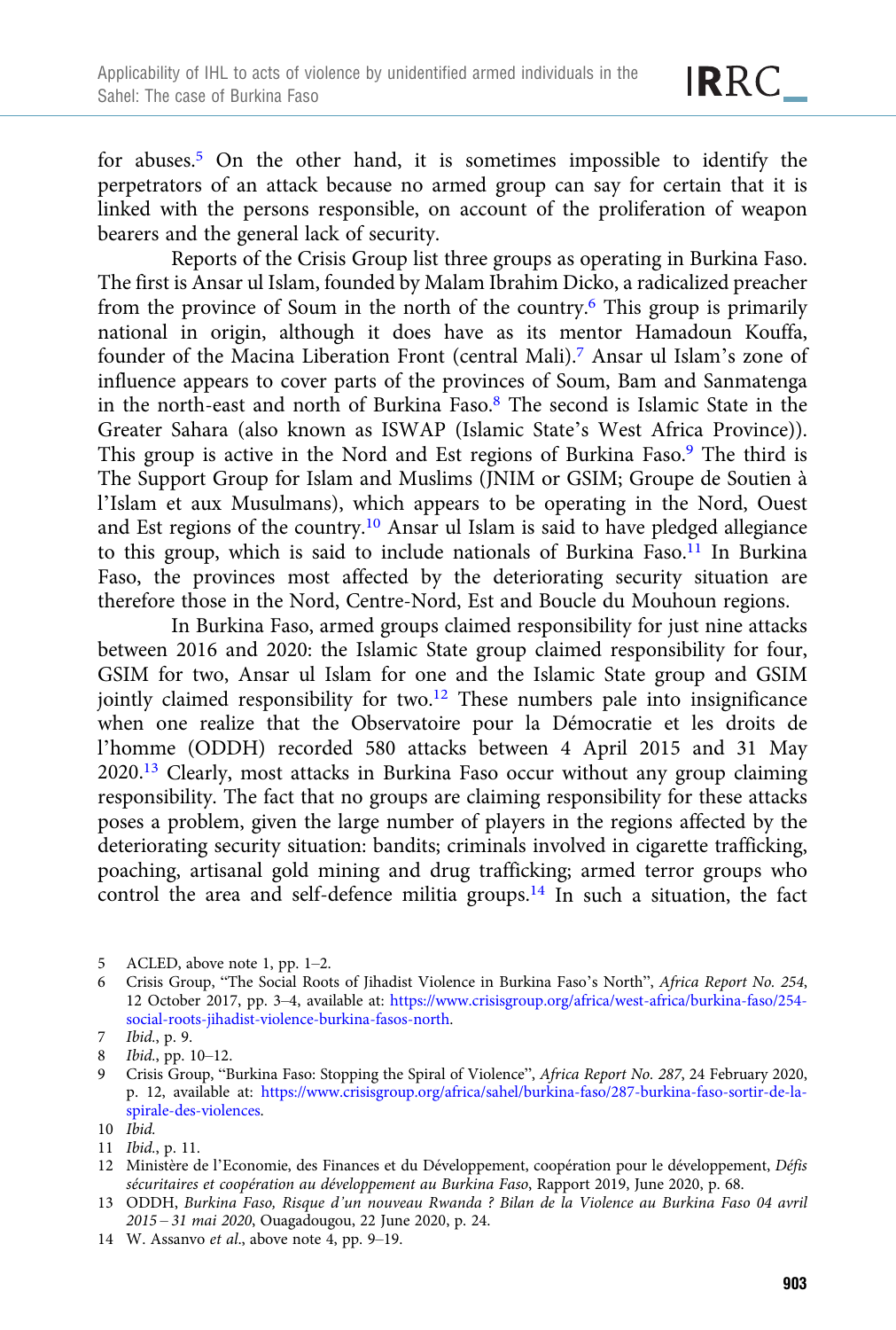that no group claims responsibility for attacks makes it difficult to say whether an armed group is involved in an armed conflict within the meaning of international humanitarian law (IHL).15

The situation in Burkina Faso changes rapidly. The present analysis covers the period from 2015 to March 2022 and will examine the applicability of IHL in a context where the State is disintegrating and the security situation is deteriorating. In Mali, the existence of an armed conflict prior to an increase in acts of terrorism makes it quite clear that IHL applies there. In Burkina Faso, however, acts of violence are occurring without any armed conflict having existed beforehand. Given that these acts were initially viewed as a security problem, it was understandable that their perpetrators did not claim responsibility for them. However, the increasing frequency of attacks now raises the question as to whether the conditions for application of IHL have been met, and if so from what date onwards. The fact that no group claims responsibility for the majority of attacks makes it even harder to apply IHL. In most cases, the persons carrying out these attacks are described as "unidentified". There are doubts as to their degree of organization, for instance, given the general deterioration of the security situation. The question is therefore as follows: can the fact that a group is unidentified constitute an obstruction to the application of IHL in contexts where the security situation is deteriorating?

We must start by assuming that the unidentified armed group is not being supported by a foreign State. If a State were exercising overall control over the unidentified armed group, this would be a case of internationalization of a noninternational armed conflict. The hypothesis that interests us here is that under which individuals (possibly in the form of a group) carry out their acts without the support of another State. If such a hypothesis is true, can one state that a non-international armed conflict is taking place, even if the armed group has not been identified?

In the remainder of this article, we shall attempt to show that not being able to identify an armed group makes it difficult to decide whether an armed conflict is taking place. Not being able to identify a group makes it difficult to decide whether two criteria for classifying a situation as a non-international conflict have been satisfied: (I) the group possesses the necessary degree of organization; and (II) the violence has reached a certain level of intensity.

#### I. The implications of an absence of identification when assessing the organized nature of an armed group

Article 3 common to the Geneva Conventions and Additional Protocol II do not specify what is meant by an "organized" armed group. This task has largely been

<sup>15</sup> Claiming responsibility for attacks is not the only means whereby a party to a conflict can be identified, especially in the case of armed groups. Other means of identification include confidential dialogue with the parties, intelligence-gathering by armed and security forces, testimony from witnesses or victims of abuses, judicial measures, the media, research papers, etc.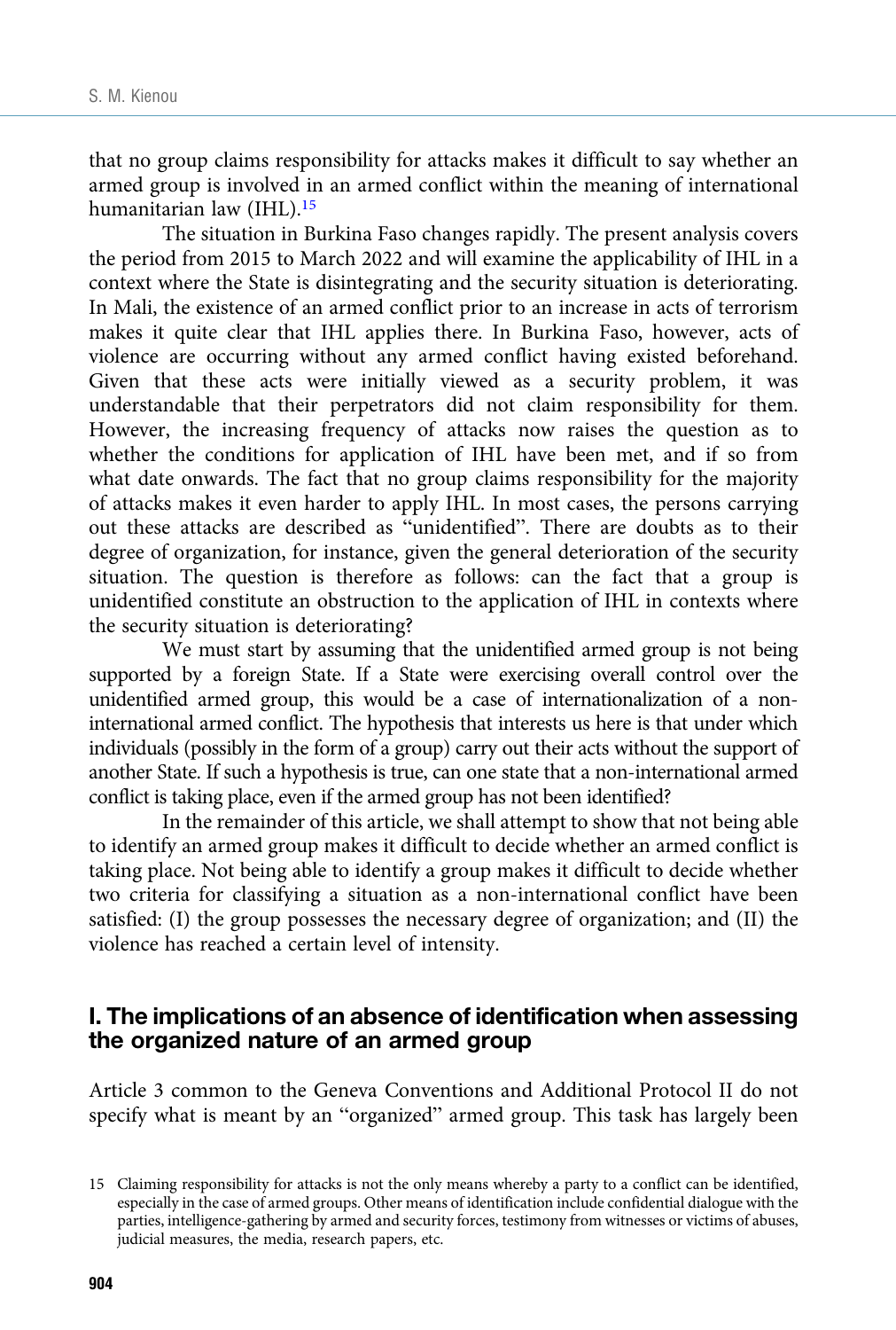left to jurisprudence and doctrine. According to the jurisprudence of the International Criminal Tribunal for the Former Yugoslavia (ICTY), an armed group can be considered "organized" if it fulfils a number of conditions: the existence of a command structure, the ability to conduct coordinated military operations, the possession of certain logistics capabilities, the ability to respect and ensure respect for IHL, the ability to speak with one voice and the ability to define a unified military strategy and use military tactics.16 From all these characteristics, Zakaria Dabone extracts three concepts: "three ideas stand out, and it is by no means certain that a group which fails to satisfy any one of them can be classed as a party to an armed conflict. The ideas are those of cohesion, a certain degree of power, and operationality."<sup>17</sup> "Cohesion" refers to a command structure, discipline, a unified military strategy and the ability to speak with one voice, whereas "power" is the ability to recruit, the fact of having a headquarters or controlling a certain territory and the possession of weapons or other military equipment.<sup>18</sup> "Operationality" means such things as the issuing of military orders, the use of military tactics or the execution of military operations.19

In the current context of Burkina Faso, it would appear difficult to apply the "organization" criterion (A). As a result, the absence of a command structure makes it difficult to apply IHL (B).

A. The difficulty of applying the "organization" criterion in the context of Burkina Faso

The difficulty of applying the "organization" criterion in the context of Burkina Faso stems from the fact that some evidence indicates that the unidentified armed groups possess a certain degree of organization (1), while other evidence suggests that they do not (2).

## 1. Evidence for the unidentified armed groups possessing a certain degree of organization

Operations against armed and security forces in Burkina Faso are very often planned, and point to a significant level of military strategy and tactics.<sup>20</sup> According to the report compiled by the Burkina Faso minister of finance and development, "The agents of insecurity in the Sahel appear to be better organized and informed regarding the movements of the armed and security forces. They

<sup>16</sup> ICTY, Prosecutor v. Ramush Haradinaj, Idrij Balaj and Lahi Brahimaj, Case No. IT-04-84-T, Judgment (Trial Chamber I), 3 April 2008, para. 60, available at: [https://www.icty.org/x/cases/haradinaj/tjug/en/](https://www.icty.org/x/cases/haradinaj/tjug/en/080403.pdf) [080403.pdf](https://www.icty.org/x/cases/haradinaj/tjug/en/080403.pdf).

<sup>17</sup> Zakaria Dabone, Le droit international public relatif aux groupes armés non étatiques, Schulthess Médias Juridiques SA, Basle, Geneva and Zurich, 2012, p. 83 (our translation).

<sup>18</sup> Ibid.

<sup>19</sup> Ibid.

<sup>20</sup> Crisis Group, above note 9, pp. 33–8.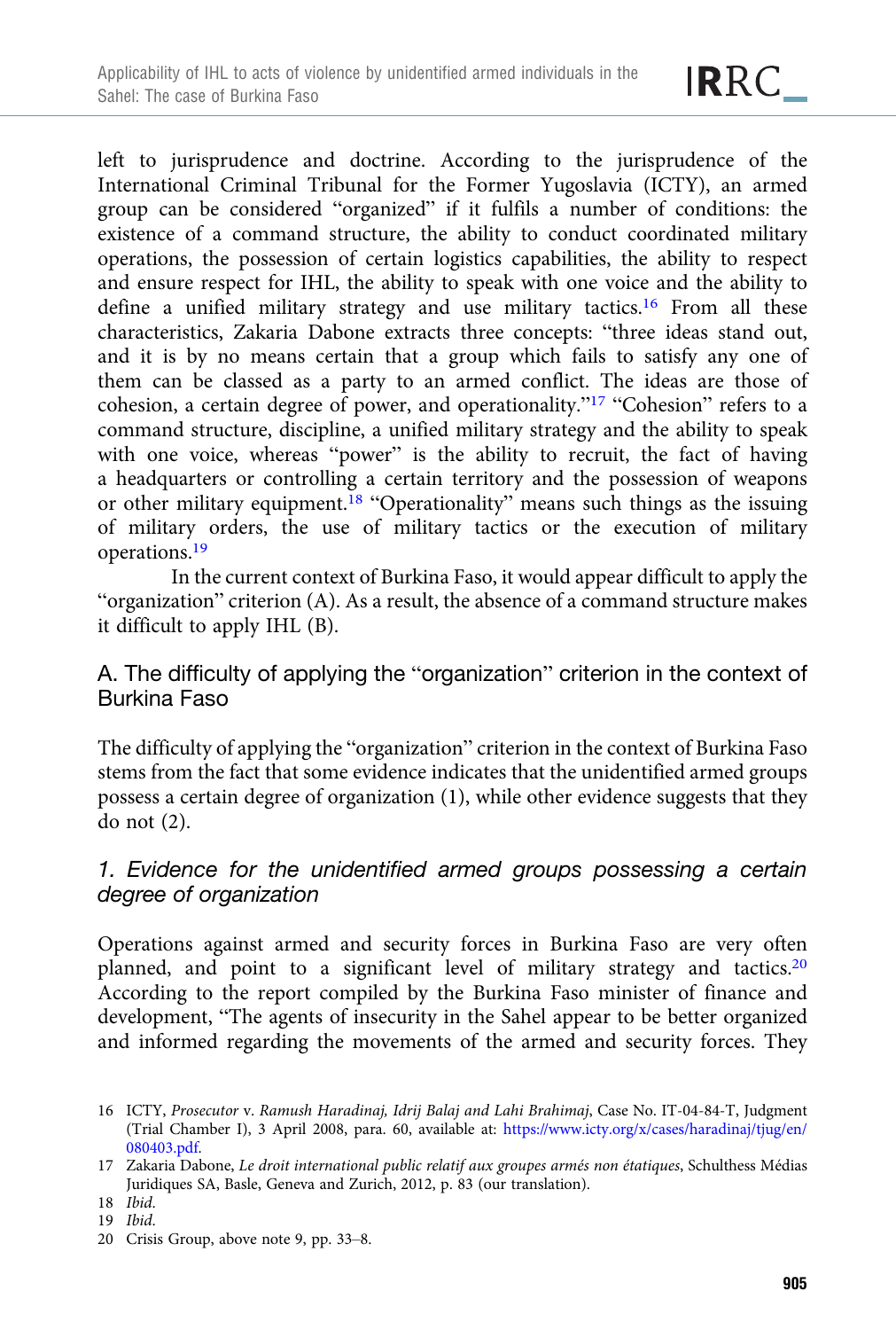use the effect of surprise and regularly change their *modi operandi*."<sup>21</sup> The *modi* operandi of the attacks therefore suggest a degree of organization on the part of the groups carrying them out. That was particularly the case of the attack of 14 November 2021 on the gendarmerie detachment guarding the Inata mine.<sup>22</sup> This was the deadliest attack that the army of Burkina Faso has ever experienced. Fifty-three gendarmes out of the 120 who made up the detachment were killed, and at the time of writing twenty are still missing.<sup>23</sup> It is reported that a large number of individuals were using pickups or motorbikes.<sup>24</sup> The ability of the terrorists to carry out deadly ambushes against the armed and security forces is further evidence that the attacks are planned. Examples include the ambush of 23 December 2021 that targeted a group of Volunteers for the Defence of the Homeland (VDPs; Volontaires de la patrie) in You (Nord region).<sup>25</sup> That ambush claimed the lives of forty-one persons, including Soumaila Ganamé (also known as Ladji Yoro), the most famous VDP in Burkina Faso.<sup>26</sup> It is also worth mentioning the attack of 18 August 2021 at a location 25 km from Gorgadji (Sahel region), on a mixed convoy of military personnel, civilians and VDPs that was moving from Dori to Arbinda.<sup>27</sup> That attack resulted in the deaths of eighty people, including sixty-five civilians and fifteen gendarmes.28

What also demonstrates the organized nature of these operations is the clear intention of isolating villages, towns and provinces by destroying mobile phone towers.29 The idea is to facilitate attacks by preventing people from communicating. Destruction of mobile phone towers is often accompanied by the cutting of power lines, with the aim of plunging the target area into darkness.<sup>30</sup> Knocking out mobile phone towers and power lines – a method used in several regions and provinces – appears to point to a carefully conceived and methodically executed strategy.

- 21 Ministère de l'Economie, des Finances et du Développement, coopération pour le développement, above note 12, p. 69 (our translation).
- 22 Le Figaro, "Burkina : L'attaque de dimanche contre les gendarmes a fait au moins 53 morts", 17 November 2021, available at: [https://www.lefigaro.fr/flash-actu/burkina-au-moins-20-morts-dans-une-attaque](https://www.lefigaro.fr/flash-actu/burkina-au-moins-20-morts-dans-une-attaque-contre-un-detachement-de-gendarmerie-20211114)[contre-un-detachement-de-gendarmerie-20211114](https://www.lefigaro.fr/flash-actu/burkina-au-moins-20-morts-dans-une-attaque-contre-un-detachement-de-gendarmerie-20211114).
- 23 Jeune Afrique, "Burkina Faso : colère et indignation à l'inhumation de gendarmes tués à Inata", 24 November 2021, available at: [https://www.jeuneafrique.com/1270246/politique/burkina-faso-colere](https://www.jeuneafrique.com/1270246/politique/burkina-faso-colere-et-indignation-a-linhumation-de-gendarmes-tues-a-inata/)[et-indignation-a-linhumation-de-gendarmes-tues-a-inata/](https://www.jeuneafrique.com/1270246/politique/burkina-faso-colere-et-indignation-a-linhumation-de-gendarmes-tues-a-inata/).
- 24 Voice of America, "Burkina Faso : l'attaque d'Inata illustre la déroute de l'armée face aux jihadistes", 23 November 2021, available at: [https://www.voaafrique.com/a/burkina-l-attaque-d-inata-illustre-la-d%](https://www.voaafrique.com/a/burkina-l-attaque-d-inata-illustre-la-d%C3%A9route-de-l-arm%C3%A9e-face-aux-jihadistes/6324376.html) [C3%A9route-de-l-arm%C3%A9e-face-aux-jihadistes/6324376.html](https://www.voaafrique.com/a/burkina-l-attaque-d-inata-illustre-la-d%C3%A9route-de-l-arm%C3%A9e-face-aux-jihadistes/6324376.html).
- 25 Lefaso.net, "Burkina : Un deuil de 48 heures décrété après la mort de 41 personnes dont Ladji Yoro dans une attaque dans le Nord", 26 December 2021, available at: [https://lefaso.net/spip.php?article110088.](https://lefaso.net/spip.php?article110088)
- 26 Ibid.
- 27 Le Point Afrique, "Burkina Faso : l'attaque d'un convoi fait 80 morts", 19 August 2021, available at: [https://](https://www.lepoint.fr/afrique/burkina-faso-l-attaque-d-un-convoi-fait-47-morts-19-08-2021-2439467_3826.php) [www.lepoint.fr/afrique/burkina-faso-l-attaque-d-un-convoi-fait-47-morts-19-08-2021-2439467\\_3826.php.](https://www.lepoint.fr/afrique/burkina-faso-l-attaque-d-un-convoi-fait-47-morts-19-08-2021-2439467_3826.php)

- 29 Siébou Kansié and Jules Natabzanga Ouédraogo, "Burkina Faso : destruction de pylônes, d'aérodrome, des édifices publics, rien n'échappe à la colère des terroristes", Libre info, 8 February 2022, available at: [https://libreinfo.net/burkina-faso-destruction-de-pylones-daerodrome-des-edifices-publics-rien-echappe](https://libreinfo.net/burkina-faso-destruction-de-pylones-daerodrome-des-edifices-publics-rien-echappe-encore-a-la-colere-des-terroristes/)[encore-a-la-colere-des-terroristes/.](https://libreinfo.net/burkina-faso-destruction-de-pylones-daerodrome-des-edifices-publics-rien-echappe-encore-a-la-colere-des-terroristes/)
- 30 Hamadou Ouédraogo, "Burkina : Titao se réjouit de retrouver la lumière", Minute.bf, 22 February 2022, available at: <https://minute.bf/burkina-titao-se-rejouit-de-retrouver-la-lumiere/>.

<sup>28</sup> Ibid.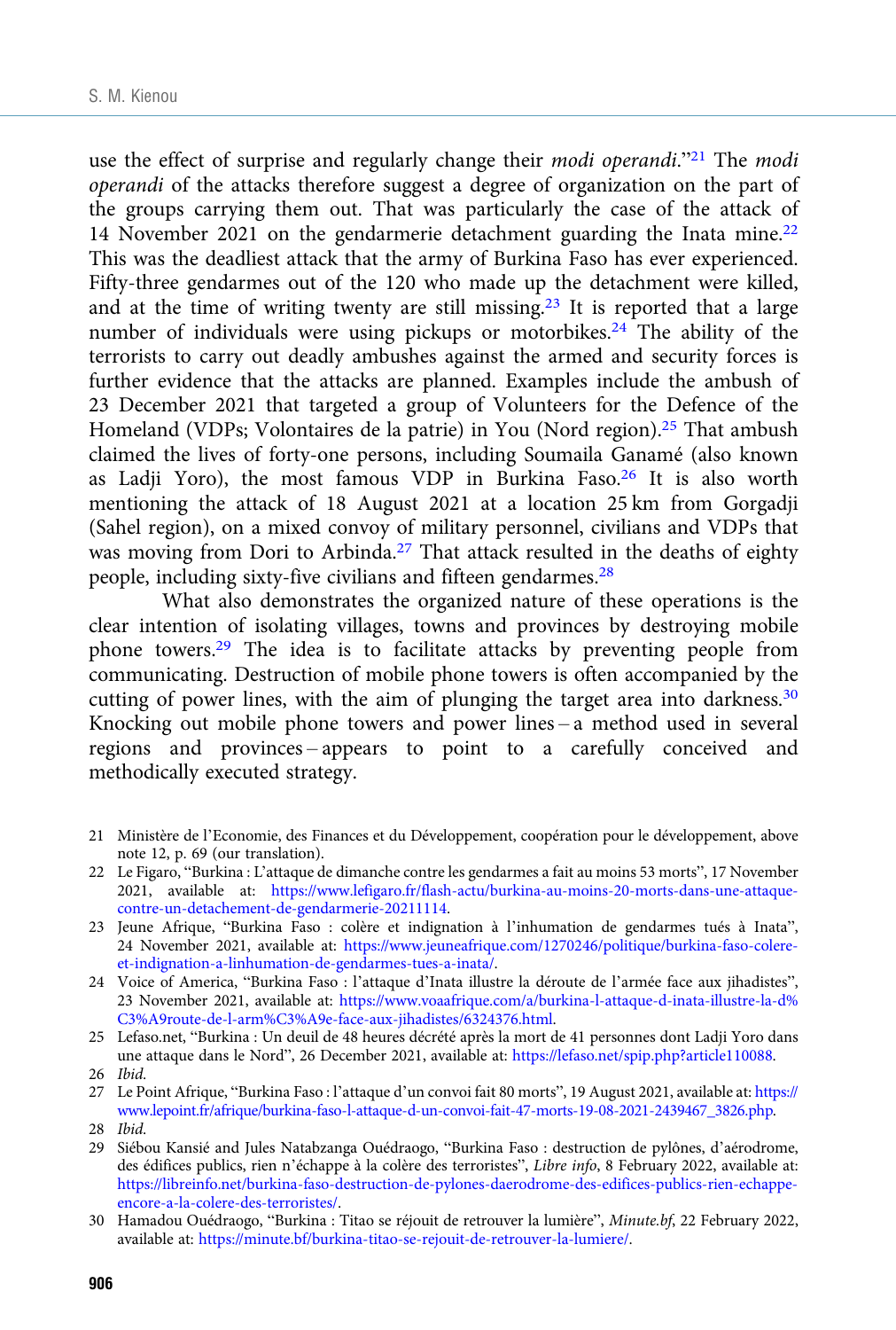Furthermore, these groups have been able to lay their hands on weapons that sometimes give them more firepower than government forces. While they often use homemade bombs, reports of attacks indicate regular use of Kalashnikov assault rifles, rocket launchers, etc. This ability to make regular acquisitions of weaponry indicates the existence of a command structure.<sup>31</sup> According to the Institute for Security Studies, "These groups have a varied armament made up of assault rifles (AK-47), light machine guns (PK), heavy machine guns (12.7 mm and 14.5 mm), rocket launchers and mortars. They also use improvised explosive devices."<sup>32</sup>

Furthermore, these groups are able to recruit members of the population, which indicates a certain degree of organization:

For their recruitment drives, jihadists exploit injustices frequently linked to land disputes and coupled with political and community-based issues. Certain situations are conducive to the enlistment of individuals or entire groups; new recruits have no "typical" profile but may be civilians struggling to assert their rights over land, gold miners facing restricted access to mines, or bandits seeking more powerful allies. (…) Jihadists also recruit from groups familiar with handling weapons. In Burkina Faso, a country that has experienced no rebellions, these people include former soldiers, whether discharged or deserters, and highway robbers. Bandits are increasingly enlisting as jihadists in Burkina  $(...)$ <sup>33</sup>

Armed groups also recruit among ethnic groups who feel a strong sense of injustice, such as Folani herders.<sup>34</sup> Armed groups exploit ethnic violence between Folani herders and other, agricultural ethnic groups. The armed groups offer protection, but it comes at a price. The increasing number of perpetrators, in terms of both space and time, indicates that the groups behind the attacks have been able to recruit more personnel. This is confirmed by the Burkina Faso Economic and Social Council, which reports "an almost exponential increase in the number of attacks between 2015 and 2019, from three to 224".<sup>35</sup> This indicates the ability to organize, although it has to be said that some members are recruited against their will, as a result of pressure exerted on them and their families.

That these groups are organized can also be deduced from their ability to use funds from criminal activities to train and retain recruits: "these funds are

<sup>31</sup> ICTY, Prosecutor v. Slobodan Milosevic, Decision on Motion for Judgment of Acquittal, Case No. IT-02-54-T (Trial Chamber III), 16 June 2004, para. 23, available at: [https://www.icty.org/x/cases/](https://www.icty.org/x/cases/slobodan_milosevic/tdec/en/040616.htm) [slobodan\\_milosevic/tdec/en/040616.htm.](https://www.icty.org/x/cases/slobodan_milosevic/tdec/en/040616.htm)

<sup>32</sup> W. Assanvo et al., above note 4, pp. 9–10.

<sup>33</sup> Crisis Group, above note 9, p. 14.

<sup>34</sup> Crisis Group, "A Course Correction for the Sahel Stabilisation Strategy", Africa Report No. 299, 1 February 2021, p. 4, available at: [https://www.crisisgroup.org/africa/sahel/299-course-correction-sahel-stabilisation](https://www.crisisgroup.org/africa/sahel/299-course-correction-sahel-stabilisation-strategy)[strategy.](https://www.crisisgroup.org/africa/sahel/299-course-correction-sahel-stabilisation-strategy)

<sup>35</sup> Conseil économique et social, Mécanismes de lutte contre le blanchiment de capitaux et le financement du terrorisme en zone UEMOA : cas du Burkina Faso, Rapport public 2020, August 2020, p. 27 (our translation).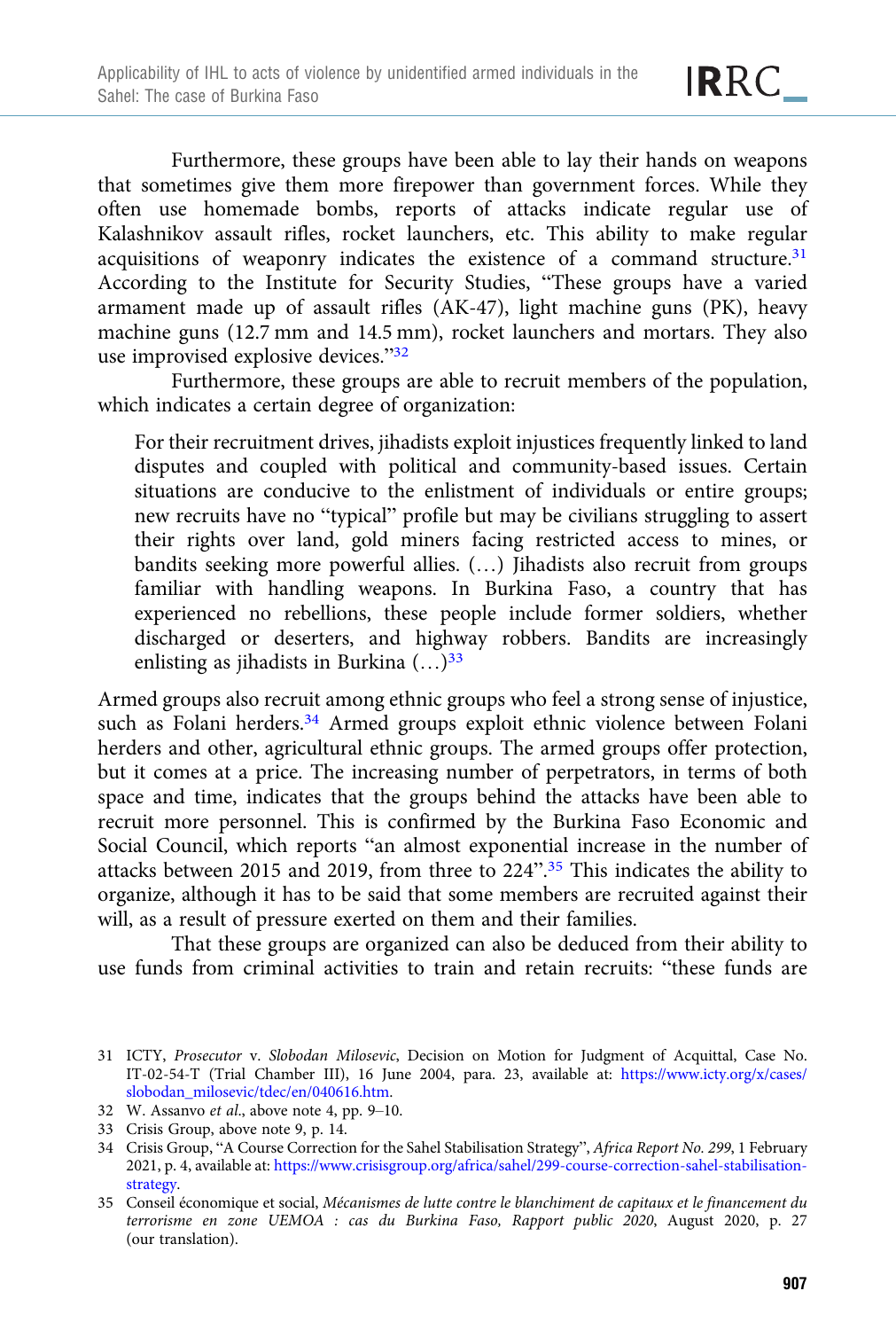necessary to maintain their organizations (or cells) and to recruit and train fighters, and to support combatants and their families where necessary".<sup>36</sup>

Furthermore, the media reported negotiations between the authorities of Burkina Faso and these armed men, via intermediaries, aimed at obtaining a pause in these attacks during the elections of October and November 2020.<sup>37</sup> If those negotiations did in fact take place, that would indicate that the groups possess a certain level of organization.

All of the above would appear to indicate that those behind the violence in Burkina Faso make up organized armed groups. However, other evidence calls into question the organized nature of these groups.

#### 2. Evidence that calls into question the organized nature of the unidentified armed groups

Various factors make it less certain that Burkina Faso's unidentified armed groups meet the "organization" criterion.

First of all, the fact that a group is unidentified makes it difficult to verify that it has an internal command structure.<sup>38</sup> Having a command structure is one of the most important criteria when it comes to deciding whether an armed group can be classified as "organized".<sup>39</sup> According to the judgment of the International Criminal Tribunal for Rwanda in the case of The Prosecutor v. Jean-Paul Akayesu, "the armed forces opposing the government must be under responsible command, which entails a degree of organization within the armed group or dissident armed forces".<sup>40</sup> In Prosecutor v. Ljube Boškoski and Johan Tarculovski, the trial chamber of the ICTY listed a number of factors to use when assessing the organization of an armed group, including:

the establishment of a general staff or high command, which appoints and gives directions to commanders, disseminates internal regulations, organises the weapons supply, authorises military action, assigns tasks to individuals in the organisation, and issues political statements and communiqués, and which is informed by the operational units of all developments within the unit's area of responsibility. Also included in this group are factors such as the existence

- 37 Sam Mednick, "Burkina Faso's Secret Peace Talks and Fragile Jihadist Ceasefire", The New Humanitarian, 11 March 2021, available at: [https://www.thenewhumanitarian.org/2021/03/11/exclusive-burkina-faso-s](https://www.thenewhumanitarian.org/2021/03/11/exclusive-burkina-faso-s-secret-peace-talks-and-fragile-jihadist-ceasefire)[secret-peace-talks-and-fragile-jihadist-ceasefire.](https://www.thenewhumanitarian.org/2021/03/11/exclusive-burkina-faso-s-secret-peace-talks-and-fragile-jihadist-ceasefire)
- 38 Tilman Rodenhauser, Organizing Rebellion: Non-State Armed Groups under International Humanitarian Law, Human Rights Law, and International Criminal Law, Oxford University Press, Oxford, 2018, p. 72.
- 39 Sandesh Sivakumaran, The Law of Non-International Armed Conflict, Oxford University Press, Oxford, 2012, p. 175.

<sup>36</sup> Inter-Governmental Action Group against Money Laundering and Terrorism Financing in West Africa, cited by Elie Kaboré in "Financement du terrorisme: pour recruter, former et entretenir les combattants et leurs familles", L'Economiste du Faso, available at: [https://www.leconomistedufaso.bf/2021/07/](https://www.leconomistedufaso.bf/2021/07/19/financement-du-terrorisme-pour-recruter-former-et-entretenir-les-combattants-et-leurs-familles/) [19/financement-du-terrorisme-pour-recruter-former-et-entretenir-les-combattants-et-leurs-familles/](https://www.leconomistedufaso.bf/2021/07/19/financement-du-terrorisme-pour-recruter-former-et-entretenir-les-combattants-et-leurs-familles/) (our translation).

<sup>40</sup> International Criminal Tribunal for Rwanda, The Prosecutor versus Jean-Paul Akayesu, Case No. ICTR-96-4-I, Judgment (Chamber I), 2 September 1998, para. 626, available at: [https://ucr.irmct.org/LegalRef/](https://ucr.irmct.org/LegalRef/CMSDocStore/Public/English/Judgement/NotIndexable/ICTR-96-04/MSC15217R0000619817.PDF) [CMSDocStore/Public/English/Judgement/NotIndexable/ICTR-96-04/MSC15217R0000619817.PDF.](https://ucr.irmct.org/LegalRef/CMSDocStore/Public/English/Judgement/NotIndexable/ICTR-96-04/MSC15217R0000619817.PDF)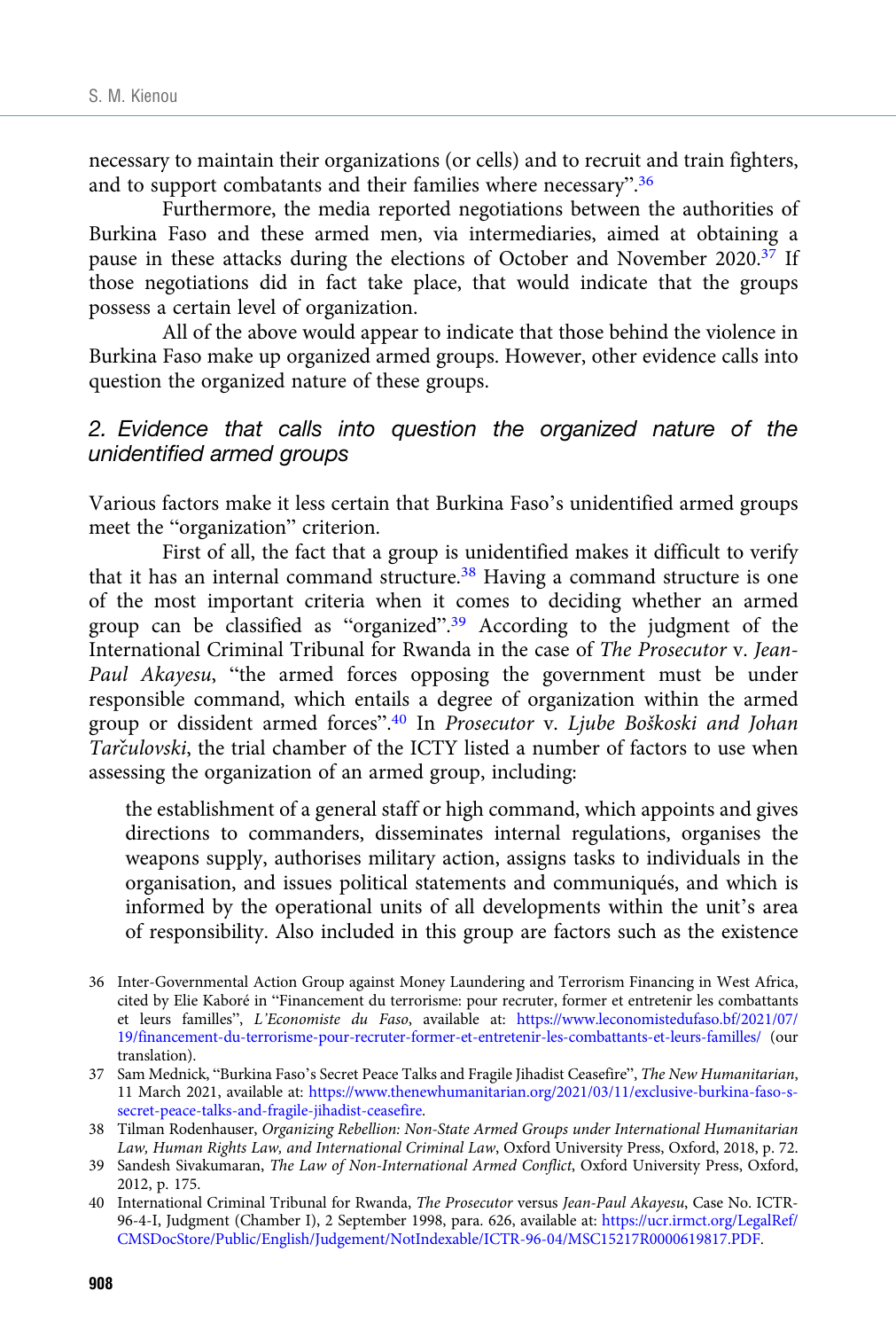of internal regulations setting out the organisation and structure of the armed group; the assignment of an official spokesperson; the communication through communiqués reporting military actions and operations undertaken by the armed group; the existence of headquarters; internal regulations establishing ranks of servicemen and defining duties of commanders and deputy commanders of a unit, company, platoon or squad, creating a chain of military hierarchy between the various levels of commanders; and the dissemination of internal regulations to the soldiers and operational units.<sup>41</sup>

The Boskoski judgment enables us to distinguish between criteria that can be assessed against publicly available information, such as communiqués and official statements, and those that require information from less accessible sources, such as the internal regulations of an unidentified armed group. The judgment emphasizes the publication of communiqués and political statements, and the appointment of an official spokesperson enabling the armed group to report on its operations. Publication of a group's communiqués and of reports on its military operations enables it to both claim and take responsibility for them. However, what makes the situation in Burkina Faso unusual is the almost total silence of the perpetrators regarding their attacks. As mentioned above, over 500 attacks took place between 2016 and 2020, but only in nine instances did any group claim responsibility.<sup>42</sup> This casts a doubt on the existence of a chain of command sufficiently well informed regarding the actions of its fighters in the field. Even in the case of the attack on the gendarmerie detachment at Inata – the most deadly attack that the armed and security forces of Burkina Faso have ever suffered – no group has claimed responsibility, although the media have indicated that GSIM was responsible.43 The Solhan attack, during the night of 4 to 5 June 2021 – the most deadly attack in Burkina Faso to date, resulting in the deaths of 160 civilians $44$  – initially targeted the VDP post, before moving on to the execution of civilians.<sup>45</sup> No group has claimed responsibility.<sup>46</sup> While Solhan

<sup>41</sup> ICTY, Prosecutor v. Ljube Boškoski and Johan Tarčulovski, Case No. IT-04-82-T, Judgment (Trial Chamber II), 10 July 2008, para. 199, available at: [https://www.icty.org/x/cases/boskoski\\_tarculovski/](https://www.icty.org/x/cases/boskoski_tarculovski/tjug/en/080710.pdf) [tjug/en/080710.pdf](https://www.icty.org/x/cases/boskoski_tarculovski/tjug/en/080710.pdf).

<sup>42</sup> Conseil économique et social, above note 35, p. 27.

<sup>43</sup> Morgane Le Cam, "Au Burkina Faso, la colère monte après l'attaque meurtrière du poste d'Inata", Le Monde, 19 November 2021, available at: [https://www.lemonde.fr/afrique/article/2021/11/19/au](https://www.lemonde.fr/afrique/article/2021/11/19/au-burkina-faso-la-colere-monte-apres-l-attaque-meurtriere-du-poste-d-inata_6102704_3212.html)[burkina-faso-la-colere-monte-apres-l-attaque-meurtriere-du-poste-d-inata\\_6102704\\_3212.html](https://www.lemonde.fr/afrique/article/2021/11/19/au-burkina-faso-la-colere-monte-apres-l-attaque-meurtriere-du-poste-d-inata_6102704_3212.html).

<sup>44</sup> Nadoun Coulibaly, "Burkina Faso : ce que l'on sait de l'attaque de Solhan", Jeune Afrique, 7 June 2021, available at: [https://www.jeuneafrique.com/1184499/politique/burkina-ce-que-lon-sait-sur-lattaque-de](https://www.jeuneafrique.com/1184499/politique/burkina-ce-que-lon-sait-sur-lattaque-de-solhan/)[solhan/](https://www.jeuneafrique.com/1184499/politique/burkina-ce-que-lon-sait-sur-lattaque-de-solhan/).

<sup>45</sup> Ibid.

<sup>46</sup> Rose-Marie Bouboutou-Poos, "Violences djihadistes : pourquoi le Burkina Faso a du mal à vaincre les groupes armés ?", 8 June 2021, BBC News Afrique, available at: [https://www.bbc.com/afrique/region-](https://www.bbc.com/afrique/region-57385879)[57385879](https://www.bbc.com/afrique/region-57385879).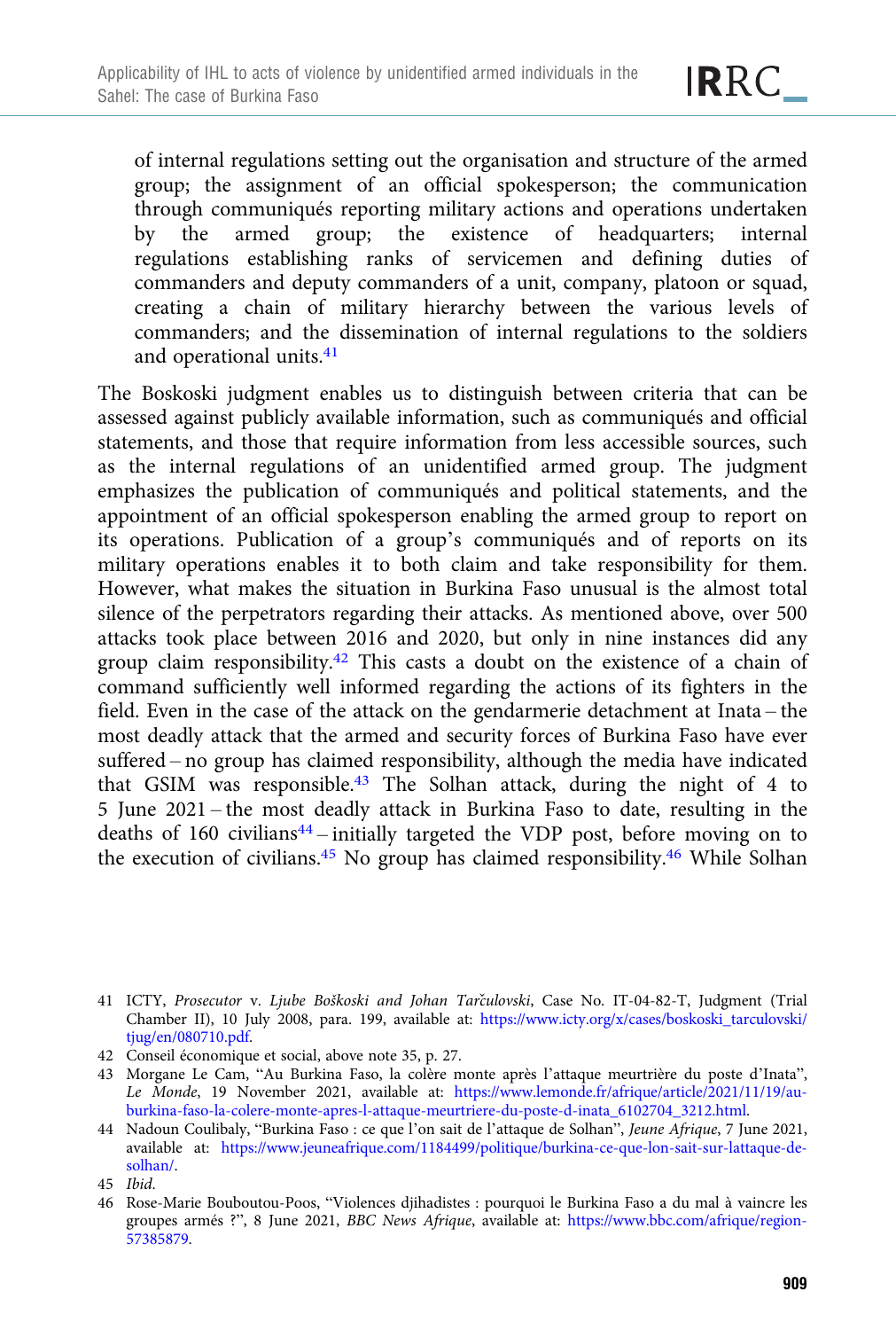lies within GSIM's zone of influence, the modus operandi points rather more to Islamic State in the Greater Sahara. $47$  Both GSIM and Islamic State in the Greater Sahara have denied involvement<sup>48</sup>

It is difficult to establish whether or not a group has a set of internal regulations, as such groups are less than transparent.

While the attacks on armed and security forces indicate that the perpetrators have some knowledge of military strategy, there is reason to doubt whether there is any leadership planning the vast majority of attacks, or coordinating them at any level. In its judgment in the case of Prosecutor v. Fatmir Limaj, Haradin Bala and Isak Musliu, the trial chamber of the ICTY rejected objections regarding the mystery and opacity of the Kosovo Liberation Army (UCK), largely because the group had an official spokesperson and communicated publicly regarding its action in the field. Furthermore, the main leaders of the UCK were known, and its internal disciplinary regulations were accessible.49 According to the trial chamber, the General Staff "issued political statements and communiqués which informed the general public in Kosovo and the international community of its objectives and its activities".<sup>50</sup> In this sense, the UCK represents the armed group that enables one to distinguish between an underground armed group and an unidentified armed group. It is important not to confuse a group that operates in secret to ensure the security of its senior leadership with an unidentified armed group. For instance, the senior leadership of Hezbollah operates in secret, but the Lebanese armed group is identifiable, is represented by a known leader and claims responsibility for its attacks.

As a result, the fact that those responsible for the attacks in Burkina Faso remain unidentified and no groups claim responsibility for them leads one to question the existence of a command structure behind these attacks. This absence of a command structure makes it difficult to apply IHL.

#### B. The difficulty of applying IHL in the absence of an identified command structure

In Burkina Faso, the absence of a command structure makes it difficult to apply IHL because of (1) the autonomy of the members of the armed groups and (2) the importance of identification in establishing the existence of parties to a conflict.

<sup>47</sup> France 24, "Burkina Faso : la tragédie de Solhan 'ne restera pas impunie', assure le Premier ministre", 8 June 2021, available at: [https://www.france24.com/fr/afrique/20210608-burkina-faso-la-trag%C3%](https://www.france24.com/fr/afrique/20210608-burkina-faso-la-trag%C3%A9die-de-solhan-ne-restera-pas-impunie-assure-le-premier-ministre) [A9die-de-solhan-ne-restera-pas-impunie-assure-le-premier-ministre.](https://www.france24.com/fr/afrique/20210608-burkina-faso-la-trag%C3%A9die-de-solhan-ne-restera-pas-impunie-assure-le-premier-ministre)

<sup>48</sup> RFI, "Massacre de Solhan: entre le GSIM et l'EI, l'enjeu de la réputation", Radio France Internationale, 25 June 2021, available at: [https://www.rfi.fr/fr/afrique/20210625-massacre-de-solhan-entre-le-gsim-et-l](https://www.rfi.fr/fr/afrique/20210625-massacre-de-solhan-entre-le-gsim-et-l-ei-l-enjeu-de-la-r%C3%A9putation)[ei-l-enjeu-de-la-r%C3%A9putation](https://www.rfi.fr/fr/afrique/20210625-massacre-de-solhan-entre-le-gsim-et-l-ei-l-enjeu-de-la-r%C3%A9putation).

<sup>49</sup> ICTY, Prosecutor v. Fatmir Limaj, Haradin Bala and Isak Musliu, Case No. IT-03-66-T, Judgment (Trial Chamber II), 30 November 2005, paras 102–3 and paras 110–11, available at: [https://www.icty.org/x/cases/](https://www.icty.org/x/cases/limaj/tjug/en/lim-tj051130-e.pdf) [limaj/tjug/en/lim-tj051130-e.pdf](https://www.icty.org/x/cases/limaj/tjug/en/lim-tj051130-e.pdf).

<sup>50</sup> Ibid., para. 101.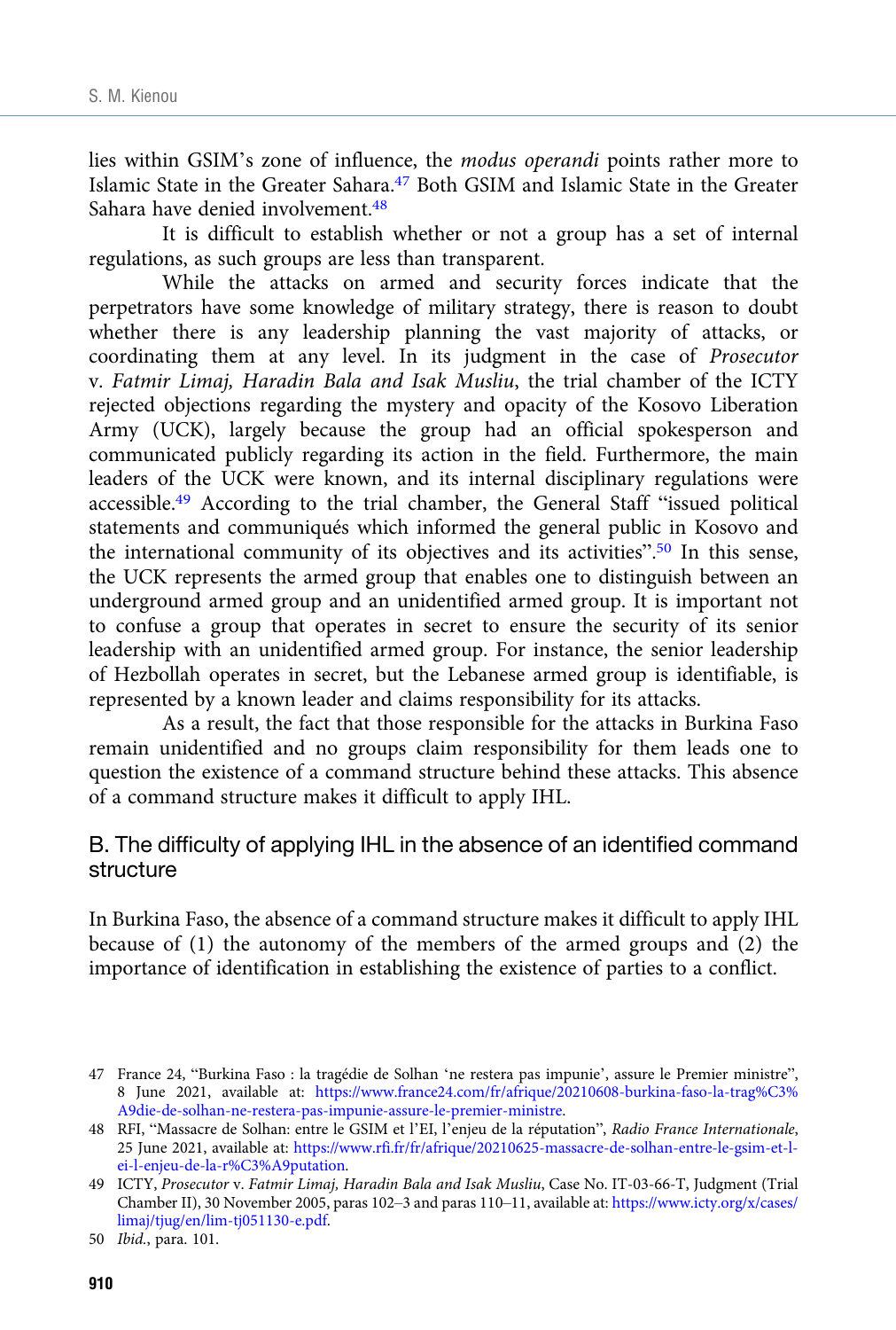

## 1. The autonomy of members of armed groups in Burkina Faso

The wide variety of participants in Burkina Faso's terrorist insurrection is one of its most striking characteristics. As the Crisis Group points out, "Militants are a motley crowd of insurgents motivated by local concerns around a small core of ideologues. They include farmers and herders who are victims of land-related injustices or racketeering, bandits who bring experience in weaponry and fighting, gold miners seeking protection, and stigmatised populations."<sup>51</sup> Not only are those involved in terrorism highly diverse, but the ideological factor is of minor importance, in the sense that local factors are more important than any ostensible religious agenda. This gives terror groups a large measure of autonomy: "The autonomy enjoyed by Burkina Faso's jihadist groups gives room for the fighters to satisfy their local (or even personal) interests."<sup>52</sup> According to the Crisis Group, terror groups in Burkina Faso enjoy a particularly marked degree of autonomy with regard to GSIM and Islamic State in the Greater Sahara, which have a limited degree of control over the actions of these units.<sup>53</sup> These factors no doubt explain why no group has claimed responsibility for the vast majority of attacks. This lends considerable weight to the idea that these attacks are individual rather than collective,54 and to the concomitant absence of a command structure controlling those who carry them out. The Solhan attack is typical in this sense. Both Islamic State in the Greater Sahara and GSIM have denied involvement. However, the authorities in Burkina Faso maintain that it was carried out by GSIM, via its presumed katiba (unit), Mujaheed al-Qaeda. According to researcher Héni Nsaibia:

the Solhan attack is said to have provoked dissent within the group linked to Al-Qaeda in the Islamic Maghreb. The katiba Mujaheed al-Qaeda – (literally "the fighters of Islam of al-Qaeda"), to which the authorities in Burkina Faso attribute responsibility for the Solhan massacre, is unknown to any specialist in the area, and RFI has spoken to many of them. However, the terminology corresponds to the way in which fighters of Al-Qaeda in the Islamic Maghreb generally refer to themselves. According to Héni Nsaibia, it was indeed a subgroup of GSIM that carried out this attack, and "the leadership chose to disown the group by means of purely strategic communications".<sup>55</sup>

The fact that no group claimed responsibility for this attack, and that it has been attributed to a katiba not obviously linked to either of the major groups operating in Burkina Faso's part of the Sahel, gives a clear indication of the autonomy enjoyed by those who frequently carry out these attacks, and the very loose nature of their links with transnational terror groups. The fact that people

55 RFI, above note 48 (our translation).

<sup>51</sup> Crisis Group, above note 9, Executive Summary.

<sup>52</sup> Ibid., p. 15.

<sup>53</sup> Ibid.

<sup>54</sup> While the absence of any claims of responsibility does not necessarily mean that these attacks were not carried out by armed groups, it does seem to indicate that they were the work of individuals. The author believes that the Burkina Faso attacks were carried out by individuals.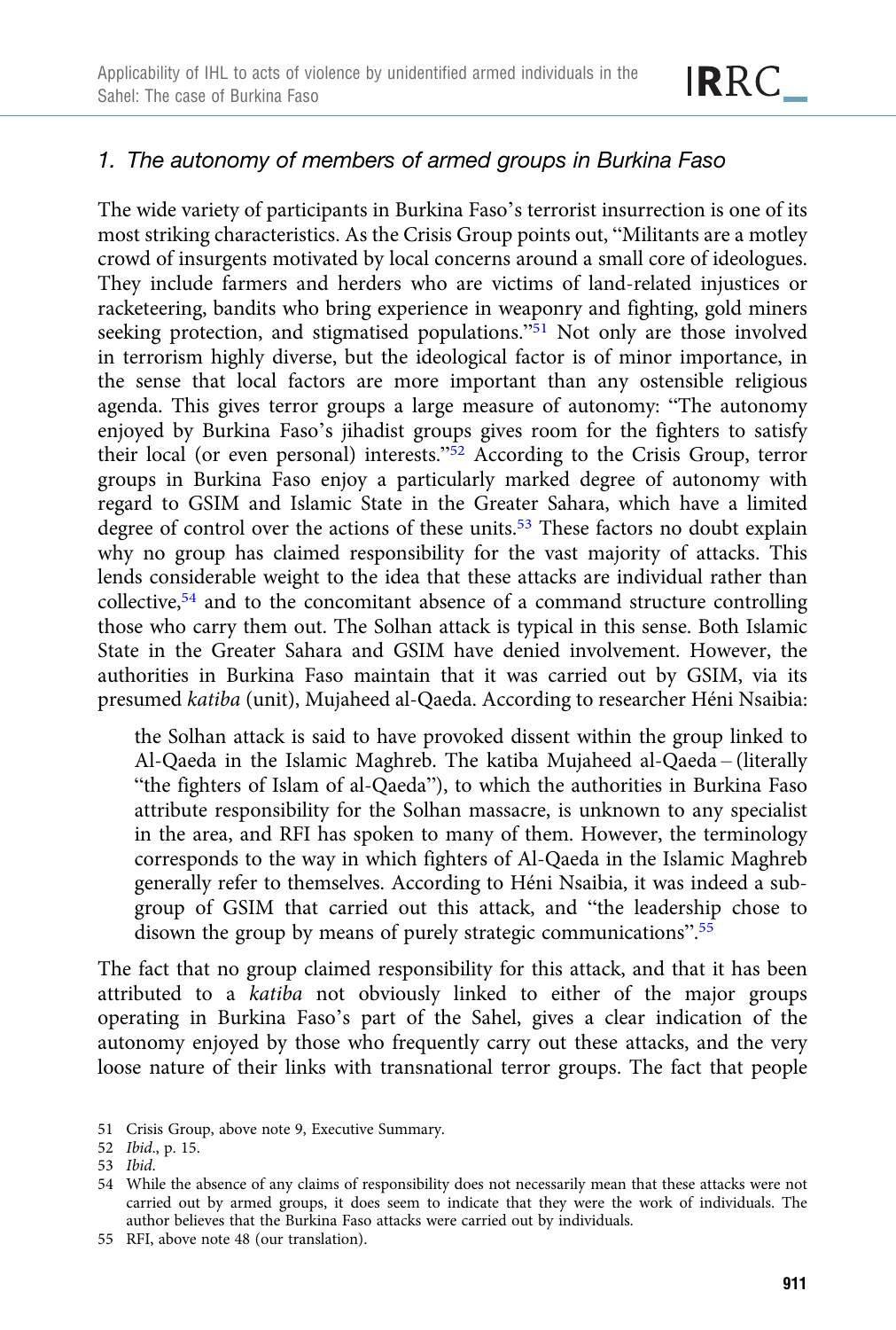with specialist knowledge of the region have never heard of a "katiba Mujaheed al-Qaeda" reinforces the impression that these groups are not sufficiently well organized to meet IHL thresholds, in that they lack a chain of command capable of controlling them, and hence of taking responsibility for attacks. Those perpetrating attacks must form a collective entity if they are to qualify as an armed group.

One of the defining features of an armed conflict is its collective character, the idea of an "uprising" on the part of a "community" – State or non-State. It is the collective aspect that distinguishes an armed conflict from individual acts of violence. This does not mean that every hostile act must be collective in nature. It is the entity that must be collective. It could be that a particular mission is carried out by just one member of a group, acting on its behalf. If we see the term "collective" in this sense, we must look at the question of number.56

Under this hypothesis, the fact that no group claims an attack stems from the fact that those who carried it out enjoyed such a large degree of autonomy that none of the armed groups mentioned above could accept responsibility for their operation, as they had not been involved in the main phases of it. In other words, there was no effective chain of command exercising control, because of the predominantly local agenda of the persons involved and the disparity between them. Under such circumstances, any links between those persons and one or more of the armed groups mentioned above would be largely circumstantial – as opposed to material or operational – as personal interests are highly significant. This would also indicate that the attacks were opportunistic, rather than organized or planned. Even if one accepts the idea that an armed group might have a decentralized structure, the fact that no group claimed responsibility for these attacks would appear to support the theory of groups with insufficient organization in the structural sense, or even a total absence of any leader capable of assuming responsibility for their actions. If no leader can speak on behalf of these unidentified armed individuals, it is possible that they are not organized as a group. After all, "the organization of an armed group is related to the concept of a unified entity, and presupposes the existence of a chain of command that is responsible for the acts committed. The group has to demonstrate discipline and coordination in its actions."<sup>57</sup>

As the ICTY Appeals Chamber so rightly pointed out in the Tadic case, "Normally a member of the group does not act on his own but conforms to the standards prevailing in the group and is subject to the authority of the head of the group."<sup>58</sup> The unidentified armed individuals operating in Burkina Faso would generally appear to be answerable only to themselves. The relationships

<sup>56</sup> Z. Dabone, above note 17, p. 84.

<sup>57</sup> Ibid., pp. 83–4 (our translation).

<sup>58</sup> ICTY, The Prosecutor v. Duško Tadic, Case No. IT-94-1-A, Judgment (Appeals Chamber), 15 July 1999, para. 120, available at: [https://www.icty.org/x/cases/tadic/acjug/en/tad-aj990715e.pdf.](https://www.icty.org/x/cases/tadic/acjug/en/tad-aj990715e.pdf)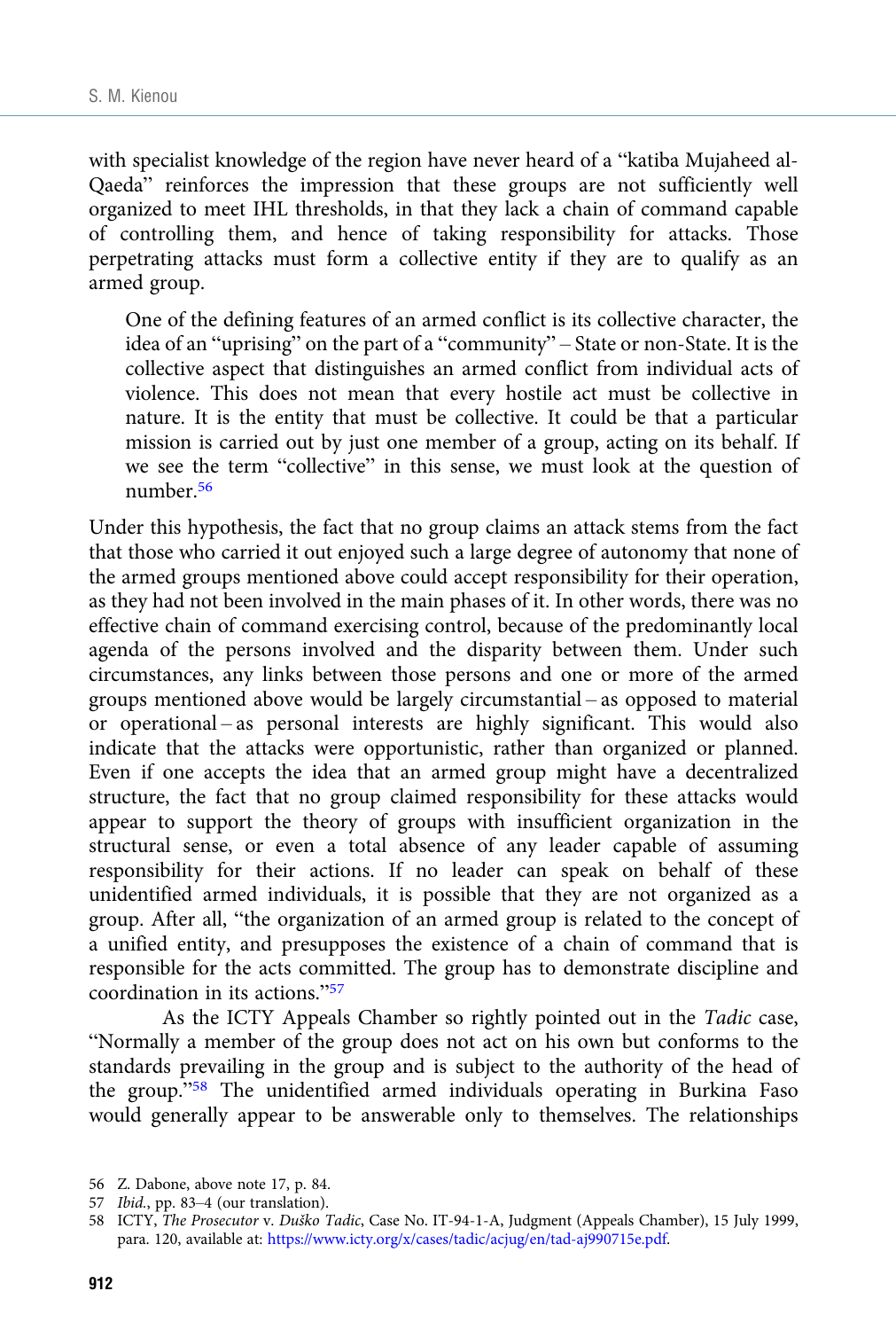between groups of these persons appear to be more horizontal than vertical. It is not possible to say that an individual belongs to a specific group, particularly in view of the fact that the persons concerned are said to frequently transfer between groups.<sup>59</sup> This situation could also explain why certain very minor attacks have been claimed jointly.

In its judgment in the Haradinaj case, the Trial Chamber rightly refused to recognize the existence of a non-international armed conflict in a situation involving village defence units that were independent of each other and had been created without reference to the Kosovo Liberation Army (KLA) General Staff, which exercised no control over them, despite wishing them to become part of a more organized structure, led by the KLA General Staff.<sup>60</sup> In Burkina Faso, where armed terror groups have to share a zone of influence with many other entities, it has not been possible to establish a definite link between the persons carrying out these attacks and the chains of command of these groups. This leads one to doubt the existence of a group that is truly organized within the meaning of IHL.

In its judgment of 25 February 2019, the Brussels Appeals Court denied Syrian armed group Majlis Shuran Al Mujahidin (the Mujahideen Shura Council) the status of organized armed group, despite the existence of headquarters, an identified leader and a large number of members, on the grounds that those members enjoyed a considerable measure of autonomy and had to provide their own weapons and equipment.61 This confirmed the importance of solid links between the members of a group and its chain of command. The conclusion we draw from the above is that if, in a given area, it is not possible to link the perpetrators of the majority of attacks to the command structure of a known or identifiable armed group – either because they do not claim responsibility for the attacks, or because the security situation is deteriorating – it is difficult to say that groups operating in the zone can be classed as "organized". This in turn makes it impossible to say that an armed conflict is in progress. In Burkina Faso, the fact that no group has claimed responsibility in the case of most attacks makes it difficult to state that the groups responsible are organized, rendering it impossible to state that an armed conflict is occurring in the country. The implication of this is that identification is an essential criterion when it comes to deciding whether parties to a conflict exist.

#### 2. Identification as an essential criterion for determining the existence of parties to a conflict

The notion of "parties to a conflict" presupposes the existence of organized entities. This was confirmed by the 28th International Conference of the Red Cross and Red

<sup>59</sup> Crisis Group, above note 9, p. 16.

<sup>60</sup> ICTY, above note 16, para. 68.

<sup>61</sup> Brussels Appeals Court (30th Chamber), 25 February 2019, cited by Marine Wéry, "La jurisprudence relative à la clause d'exclusion prévue à l'article 141 bis du Code pénal : la difficile application du droit international humanitaire par les cours et tribunaux belges", Revue de droit militaire et de droit de la guerre, Vol. 57, 2018–2019, available at: [http://www.ismllw.org/REVIEW/2018-2019%20ART%20Wery.php.](http://www.ismllw.org/REVIEW/2018-2019%20ART%20Wery.php)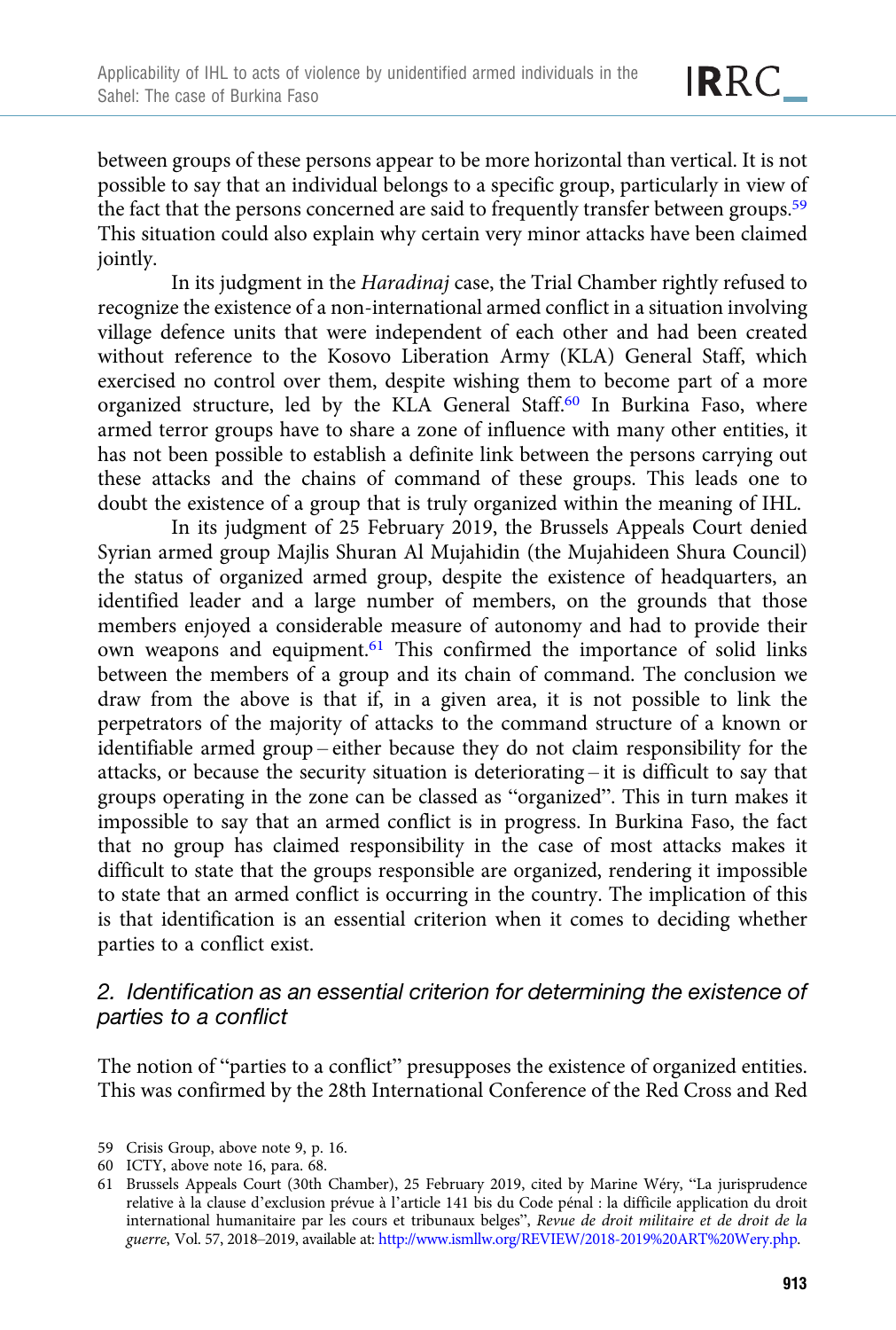Crescent, where it was stated that: "a clear consensus seemed to have emerged that the requirement of this minimum threshold of organisation stemmed implicitly from the reference to the term 'Parties to the conflict' in Article 3, as it seems difficult to conceive of this qualification being applied to a group without at least a basic hierarchical structure". 62

The fact that no group has claimed responsibility for the vast majority of attacks in Burkina Faso indicates that the groups responsible are not willing to accept such responsibility via their chain of command or leader – if they exist. However, the notion of a "party to the conflict" implies the existence of an identifiable group,<sup>63</sup> as an armed conflict can only take place if there are parties to it. The concept of a party to a conflict is closely linked with that of responsible command:

While this is not stated explicitly, the criterion of responsible command presupposes that the members of a group operate under a leader capable of taking responsibility for the group's actions. That leader plays the role of a belligerent that does not hide itself and is capable of taking responsibility for the actions of the group at an international level. If those conditions are not fulfilled, the group is not a belligerent and its armed operations do not qualify as an armed conflict. In a sense, it is the public nature of this leadership that distinguishes it from a well-organized terrorist group.<sup>64</sup>

In general, one may assume that if no group is claiming responsibility for these attacks, it is because no collectively organized group identifies with them. This implies that the attacks are the work of individuals who are acting on their own behalf and are not capable of being classified as parties to a conflict.

Furthermore, the absence of control over the actions of a group of individuals makes it impossible for groups who are under the authority of a leader to openly associate themselves with their actions, as they risk being disowned if they do. Government forces therefore have no counterpart with whom they could communicate. The concept of party to a conflict is connected with the ability of an armed group to comply with IHL and hence with its being "organized".<sup>65</sup> There are serious reasons to doubt the ability of a group to comply with IHL if it does not claim responsibility for its attacks, as it is questionable

63 ICRC, "International Humanitarian Law and the Challenges of Contemporary Armed Conflicts. Document Prepared by the International Committee of the Red Cross for the 30th International Conference of the Red Cross and Red Crescent, Geneva, Switzerland, 26–30 November 2007", International Review of the Red Cross, Vol. 89, No. 867, 2007, p. 4, available at: [https://international](https://international-review.icrc.org/articles/international-humanitarian-law-and-challenges-contemporary-armed-conflicts)[review.icrc.org/articles/international-humanitarian-law-and-challenges-contemporary-armed-conflicts](https://international-review.icrc.org/articles/international-humanitarian-law-and-challenges-contemporary-armed-conflicts).

<sup>62</sup> International Committee of the Red Cross (ICRC), Supplement to the Report Prepared by the International Committee of the Red Cross Entitled "International Humanitarian Law and the Challenges of Contemporary Armed Conflicts". International Humanitarian Law and Other Legal Regimes: Interplay in Situations of Violence, available at: <https://www.icrc.org/en/doc/resources/documents/report/5ubcvx.htm>.

<sup>64</sup> Éric David, "Le concept de conflit armé : enjeux et ambigüités", in Vincent Chetail (ed.), Permanence et mutation du droit des conflits armés, Bruylant, Brussels, 2013, p. 5 (our translation).

<sup>65</sup> Martha M. Bradley, "Revisiting the Notion of 'Organized Armed Group' in Accordance with Common Article 3: Exploring the Inherent Minimum Threshold Requirements", African Yearbook of International Humanitarian Law, Vol. 2018, No. 1, 2018, pp. 65–6.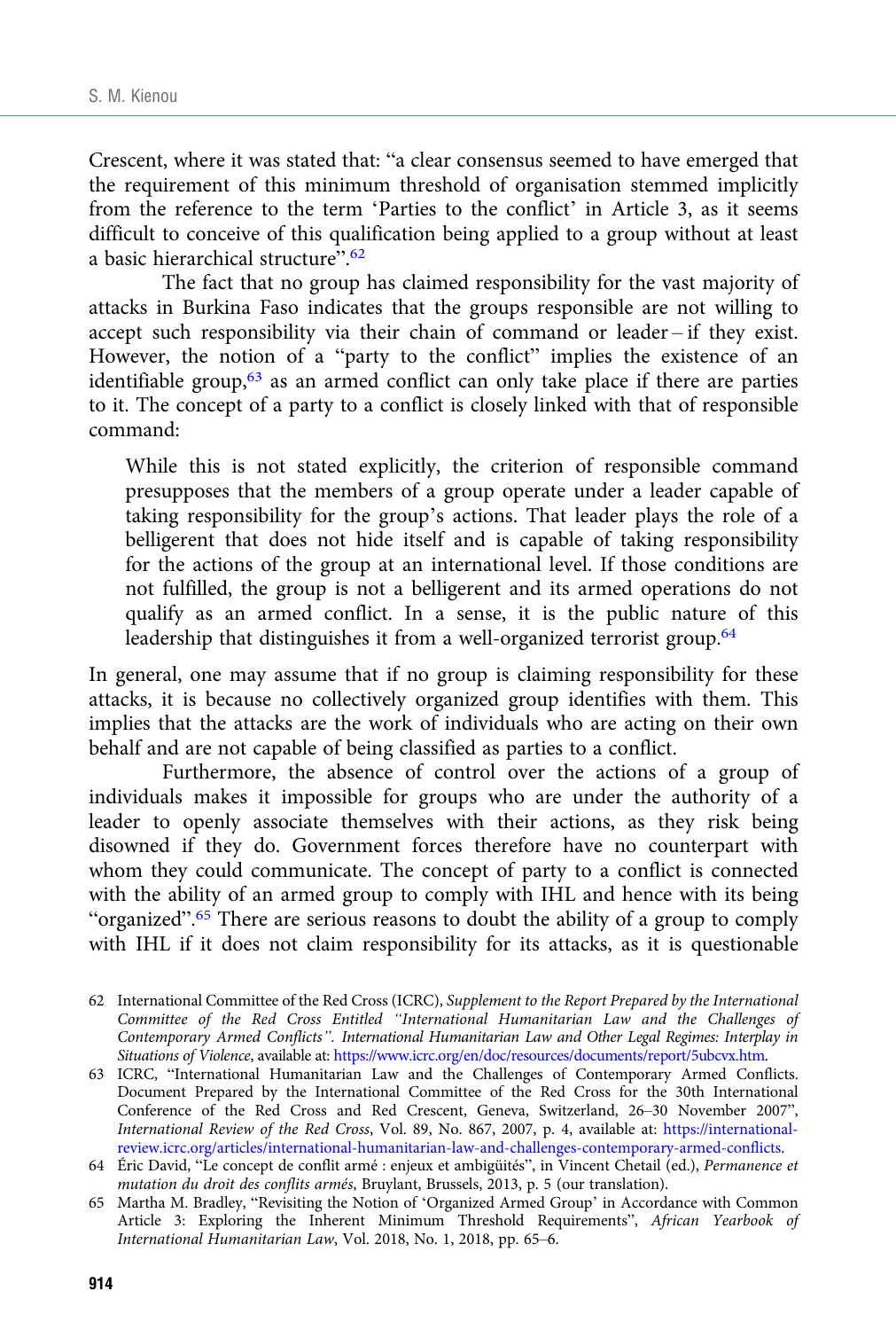whether such a group possesses a system of internal discipline that would allow its commanders to give orders and verify that they were carried out. That is also the view taken by Pre-Trial Chamber II of the International Criminal Court, which stated that an armed group can be classified as a party to a conflict if it has a hierarchical structure that allows it to act under responsible command, with operational and disciplinary powers.66 In the Tadic case, the ICTY Appeals Chamber stated that "an organised group differs from an individual in that the former normally has a structure, a chain of command and a set of rules as well as the outward symbols of authority."<sup>67</sup> In that sense, "The term 'responsible command' indicates an exercise of command authority that produces this broader notion of a disciplined and effective fighting force. Thus, an effective military unit is by implication a responsible military unit: a unit competent in tactically executing combat operations in a manner that manifests respect for and compliance with IHL."68

Clearly, there is a connection between "responsible command", discipline and compliance with IHL. The existence of responsible command makes it possible to distinguish between a party to the conflict and loosely organized groups of individuals.69 Such groups are not capable of ensuring that their members comply with IHL. Is there any value in applying IHL to groups or individuals who are incapable of ensuring compliance with it? The primary aim of requiring that a group be under responsible command before classifying it as "organized" is to ensure that its leadership has the authority required to prevent or punish IHL violations. If it is impossible to identify the group or its commander, it is impossible to apply IHL to any acts of violence it may carry out. The concept of "party to a conflict" in a non-international armed conflict is clearly intended to have a functional role: "the organization criterion implies that the actions are best understood as those of a group and not its individual members. This structural requirement is fundamental, for absent structure there is no identifiable enemy to treat as the other party to the conflict."<sup>70</sup>

If the leaders of an armed group cannot be identified, and if it does not formally claim responsibility for its attacks, it is doubtful whether it can be described as "organized" within the meaning of IHL. This is confirmed by jurisprudence in Belgium. The Brussels Appeals Court concluded that Syria's Al-Nusra Front was not "organized" in this sense:

<sup>66</sup> International Criminal Court, The Prosecutor v. Bosco Ntaganda, Case No. ICC-01/04-02/06, Pre-Trial Chamber II, Decision on the Prosecutor's Application under Article 58, 13 July 2012, para 49, available at: <https://www.icc-cpi.int/Pages/record.aspx?docNo=ICC-01/04-02/06-36-Red>.

<sup>67</sup> ICTY, above note 58, para. 120.

<sup>68</sup> Geoffrey S. Corn, "Contemplating the True Nature of the Notion of 'Responsibility' in Responsible Command", International Review of the Red Cross, Vol. 96, No. 895/896, December 2015, p. 906 (emphasis in the original), available at: [https://international-review.icrc.org/articles/contemplating-true](https://international-review.icrc.org/articles/contemplating-true-nature-notion-responsibility-responsible-command)[nature-notion-responsibility-responsible-command.](https://international-review.icrc.org/articles/contemplating-true-nature-notion-responsibility-responsible-command)

<sup>69</sup> Andrea Bianchi and Yasmin Naqvi, International Humanitarian Law and Terrorism, Hart Publishing, Oxford, 2011, p. 107.

<sup>70</sup> Michael N. Schmitt, "Classification of Cyber Conflict", International Law Studies, Vol. 89, No. 233, 2013, p. 255, available at: [https://digital-commons.usnwc.edu/ils/vol89/iss1/12/.](https://digital-commons.usnwc.edu/ils/vol89/iss1/12/)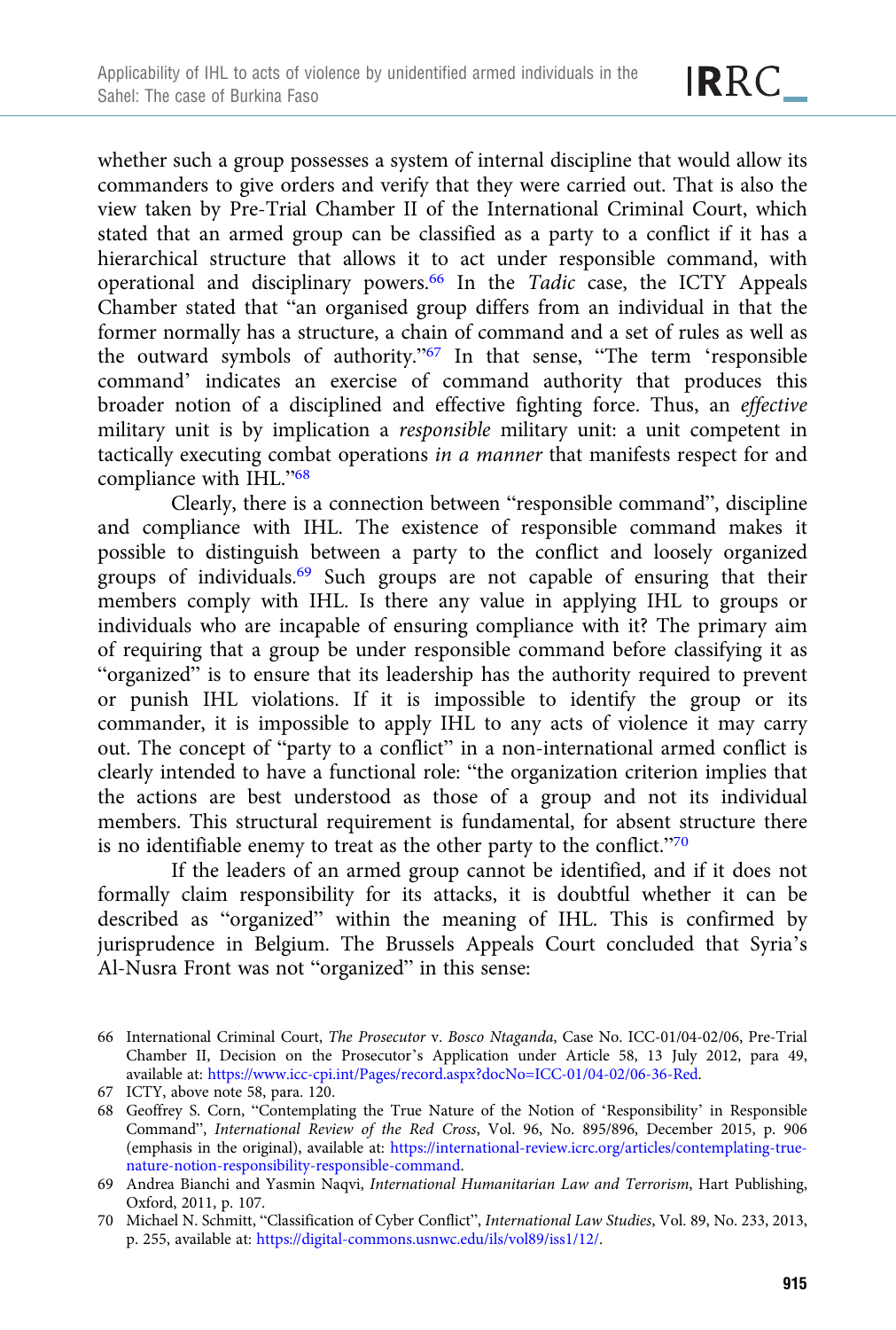This applies to the secrecy – or at least partial secrecy – in which they operate; secrecy between the members of the groups and secrecy and anonymity with regard to the leaders. In each instance, we are dealing with a complex web of scattered groups. While these are indeed affiliated to a "mother" group, they often operate autonomously, without common aims. They have no common structures and no common discipline. They have no leadership with the ability to implement the rules of IHL – assuming they wished to – and the ability or obligation to take responsibility for any breaches of that branch of law.<sup>71</sup>

The Appeals Court merely confirmed the original judgment, which found that the members of the Al-Nusra Front "operate in secrecy by their very nature, both towards each other and towards the leadership and third parties, and the leadership is not formally identified or identifiable". <sup>72</sup> The decisions of the Belgian courts were criticized because they appeared to support the objectives of the Syrian armed groups<sup>73</sup> and demand proof of a certain degree of hierarchical organization within the groups concerned.74 The Belgian courts' analysis of the aims and objectives of the armed groups was certainly clumsy. However, examination of their decisions shows that the actual basis for rejecting the claim that the Al-Nusra Front was "organized" was the fact that its leadership was unidentified, together with the nature of the links between its members. We believe that in this sense, the Belgian courts applied IHL perfectly.<sup>75</sup>

If we transpose this approach to Burkina Faso, it implies that the failure by the perpetrators of attacks to claim responsibility for them, and the anonymity of the main leaders of the armed individuals operating in the country, mean that we cannot conclude that any organized armed group (within the meaning of IHL) actually exists. One might ask whether this absence of identification also has implications when it comes to determining the intensity of hostilities.

## II. The consequences of the non-identification of the perpetrators of attacks on assessments of the intensity of hostilities

In Burkina Faso, a number of factors indicate that hostilities have reached a sufficient level of intensity (A). However, those factors lose some of their weight where it is not possible to identify the group responsible (B).

- 71 Brussels Appeals Court, 12th Chamber, Criminal Cases, Judgment No. 2016/1262, 9 FC 2015, 14 April 2016, cited by Vaios Koutroulis, "How Have the Belgian Courts Dealt with the Interplay between IHL and Counter-Terrorism Offences?", in Proceedings of the Bruges Colloquium, Terrorism, Counter-Terrorism and International Humanitarian Law, 17th Bruges Colloquium, 20–21 October 2016, Collegium No. 47, College of Europe/ICRC, 2017, p. 115 (our translation), available at: [https://www.](https://www.coe-icrc.eu/en/previous-editions) [coe-icrc.eu/en/previous-editions.](https://www.coe-icrc.eu/en/previous-editions)
- 72 Brussels Francophone Trial Chamber, Case Nos. FD35.97.15-12, FD35.97.5-13 and FD35.98.144-15, 29 July 2015, cited by V. Koutroulis, ibid., p. 114 (our translation).
- 73 M. Wéry, above note 61, pp. 123–7.
- 74 V. Koutroulis, above note 71, pp. 116–17.
- 75 The ICRC took a different approach, stating that the Al-Nusra Front could be classified as an armed group that had participated in non-international armed conflict in Syria.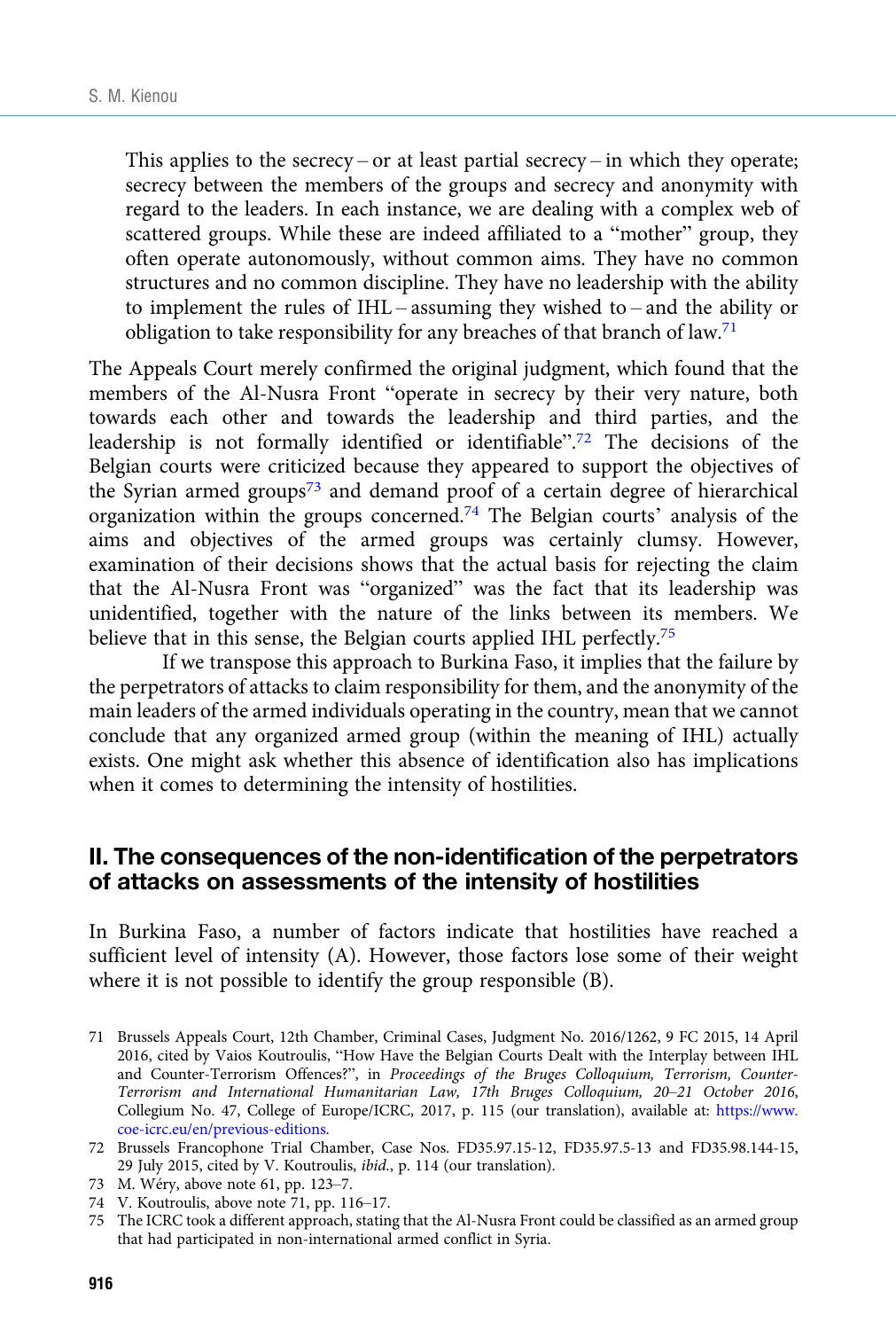## A. Factors indicating sufficient intensity of hostilities

One can take a number of factors into account when assessing the intensity of a conflict: the seriousness of attacks and whether there has been an increase in armed clashes, the spread of clashes over territory and over a period of time, the number of violent incidents, the number of dead and wounded, the extent of damage to property, the number of persons involved in the clashes, the weapons used, etc.<sup>76</sup> Attacks in Burkina Faso take the form of: threats and physical aggression; targeted kidnappings and assassinations; armed attacks on the police, gendarmerie and army; destruction of infrastructure (schools, administrative buildings, bridges, etc.); the burning down of markets and the use of improvised explosive devices on roads.<sup>77</sup> According to the government, 3280 schools were closed because of terrorism as of 5 January 2022–13.09% of the country's educational facilities.78

Factors supporting the contention that clashes in Burkina Faso have attained the threshold of intensity required to constitute a non-international armed conflict include the declaring of a state of emergency in several regions and provinces, especially in the Nord and Est regions.79 This indicates that in the government's view, an emergency regime is required in order to deal with the situation. Furthermore, the defence forces have been deployed to the areas where the security situation has deteriorated, and have installed permanent camps in those areas. The need to resort to the defence forces $80$  to respond to the attacks indicates that the clashes are of a certain intensity. As pointed out above, the weapons used by the insurgents (rocket launchers, AK-47 assault rifles, improvised bombs, etc.) is evidence for a high level of intensity, as the defence and security forces have been obliged to adopt more powerful weaponry. The clashes and the deteriorating security situation have had consequences for civilians: as of 31 January 2022, 1,741,655 people were displaced within the borders of Burkina Faso.81

As of 31 January 2021, terror attacks had claimed the lives of over 2000 people, $82$  including almost 500 members of the armed and security

- 76 ICTY, above note 41, para. 177; S. Sivakumaran, above note 39, p. 167.
- 77 Ministère de l'Economie, des Finances et du Développement, coopération pour le développement, above note 12, p. 69.
- 78 Nadia Chahed, "Burkina Faso : 3 280 écoles fermées à cause du terrorisme", Anadolu Agency, 5 January 2022, available at: [https://www.aa.com.tr/fr/afrique/burkina-faso-3-280-%C3%A9coles-ferm%C3%A9es-](https://www.aa.com.tr/fr/afrique/burkina-faso-3-280-%C3%A9coles-ferm%C3%A9es-%C3%A0-cause-du-terrorisme-gouvernement/2466211%23) [%C3%A0-cause-du-terrorisme-gouvernement/2466211#](https://www.aa.com.tr/fr/afrique/burkina-faso-3-280-%C3%A9coles-ferm%C3%A9es-%C3%A0-cause-du-terrorisme-gouvernement/2466211%23).
- 79 The state of emergency was proclaimed on 31 December 2018.
- 80 In the context of the Sahel, "defence forces" include both security forces (police, gendarmes and the national guard) and armed forces.
- 81 Action contre le faim, "Burkina Faso: Second Biggest Spike in Displacement Since Crisis Began", 10 March 2022, available at: [https://www.actioncontrelafaim.org/en/press/second-biggest-spike-in-displacement](https://www.actioncontrelafaim.org/en/press/second-biggest-spike-in-displacement-since-crisis-began/)[since-crisis-began/](https://www.actioncontrelafaim.org/en/press/second-biggest-spike-in-displacement-since-crisis-began/).
- 82 Eléonore Abou Ez, "Au Burkina Faso, le pouvoir semble dépassé par l'insécurité grandissante", France info, 17 November 2021, available at: [https://www.francetvinfo.fr/monde/afrique/politique-africaine/au](https://www.francetvinfo.fr/monde/afrique/politique-africaine/au-burkina-faso-le-pouvoir-semble-depasse-par-linsecurite-grandissante_4847285.html)[burkina-faso-le-pouvoir-semble-depasse-par-linsecurite-grandissante\\_4847285.html](https://www.francetvinfo.fr/monde/afrique/politique-africaine/au-burkina-faso-le-pouvoir-semble-depasse-par-linsecurite-grandissante_4847285.html).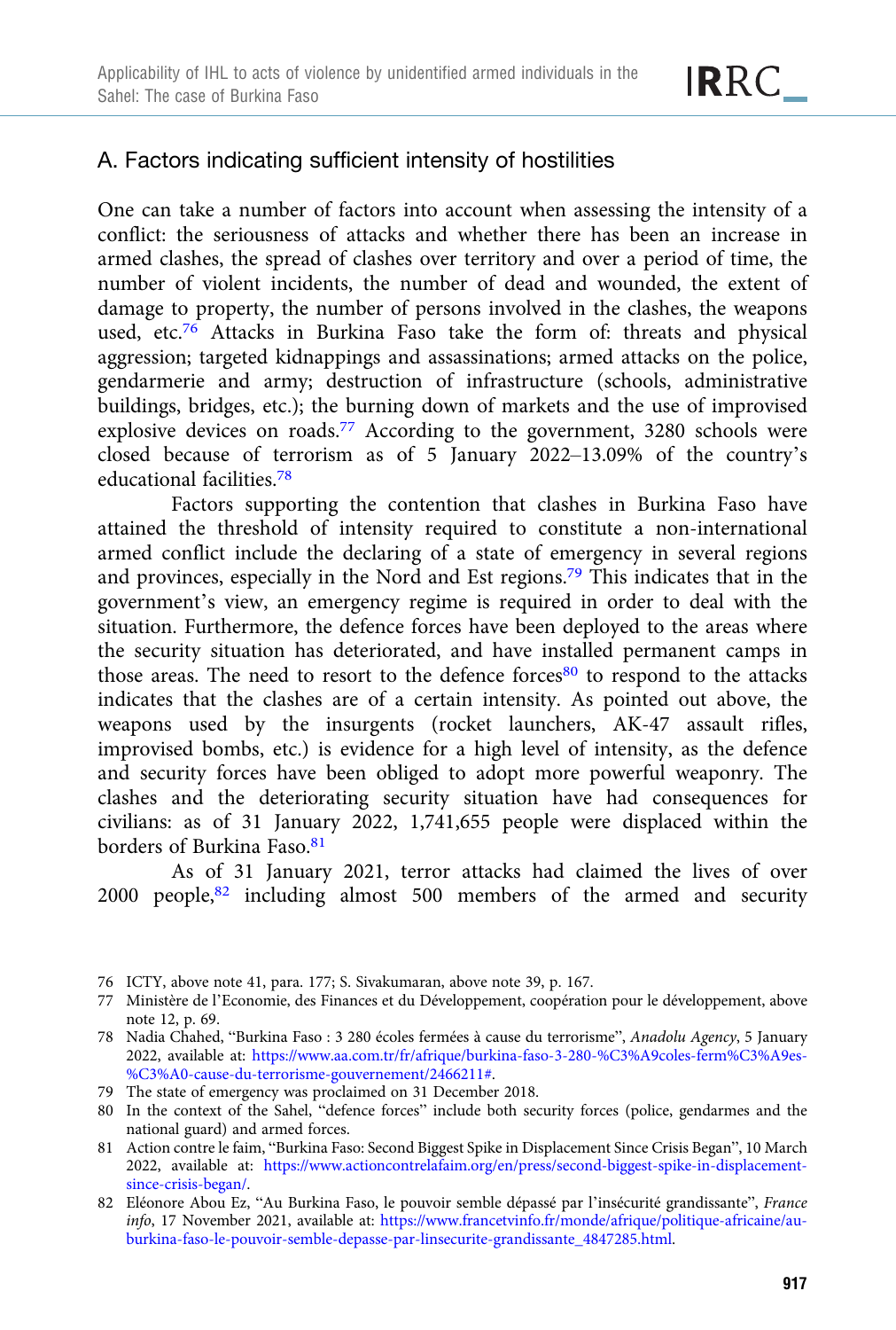forces.83 Of those killed, almost 300 had fallen victim to improvised explosive devices.84 The number of deaths among armed and security forces personnel does not include VDPs. According to the ODDH, more than 580 attacks took place between 4 April 2015 and 31 May 2020.<sup>85</sup> According to the same source, 221 of those attacks targeted the armed and security forces.<sup>86</sup> However, the ODDH statistics do include VDPs in the figure for armed and security forces personnel. One could include clashes between VDPs and armed individuals when deciding whether the intensity threshold has been reached, as VDPs are civilians who form volunteer groups at village level, with the task of maintaining peace. According to Article 2 of the law governing VDPs,<sup>87</sup> "a Volunteer for the Defence of the Homeland is a natural person of Burkina Faso nationality, auxiliary to the armed and security forces, serving the security interests of his village or sector of residence on a voluntary basis, under a contract concluded between the Volunteer and the State". VDPs receive basic training and financial assistance from the State, and must obey the military chain of command.<sup>88</sup>

As of June 2020, almost 1500 of Burkina Faso's 2000 VDPs were located in the Nord region. It was taking rather longer to recruit and deploy them in other regions,89 but the objective was to recruit a total of 13,000 VDPs.90 While the statute of VDPs may be open to debate as regards the IHL applicable in a noninternational armed conflict, it would currently appear that they can be included when assessing the intensity of clashes with unidentified armed groups.

This does not apply to the kolg-weogo self-defence groups, which operate on the margins of the State. They receive no training from the armed forces and have no links with them. If we take account of clashes between VDPs and soldiers on one side, and unidentified armed individuals on the other, the level of hostilities has been very high since 2018 at the latest. There is a degree of regularity in these clashes at certain times. Since June 2021, they have become almost daily occurrences. We can therefore conclude that there is a certain intensity of violence in the Nord and Est regions of Burkina Faso, at least during some periods. However, one might question such a conclusion, given the impossibility of identifying the perpetrators of the attacks.

<sup>83</sup> Lassaad Ben Ahmed, "Burkina Faso : 478 militaires tués depuis 2015 dans des attaques (Armée)", Anadolu Agency, 1 November 2021, available at: [https://www.aa.com.tr/fr/afrique/burkina-faso-478-militaires-tu%](https://www.aa.com.tr/fr/afrique/burkina-faso-478-militaires-tu%C3%A9s-depuis-2015-dans-des-attaques-arm%C3%A9e/2409045) [C3%A9s-depuis-2015-dans-des-attaques-arm%C3%A9e/2409045](https://www.aa.com.tr/fr/afrique/burkina-faso-478-militaires-tu%C3%A9s-depuis-2015-dans-des-attaques-arm%C3%A9e/2409045).

<sup>84</sup> Voice of America, "Une dizaine de gendarmes tuées; plusieurs portés disparus", 14 March 2022, available at: [https://www.voaafrique.com/a/une-dizaine-de-gendarmes-burkinab%C3%A8-tu%C3%A9s-plusieurs](https://www.voaafrique.com/a/une-dizaine-de-gendarmes-burkinab%C3%A8-tu%C3%A9s-plusieurs-port%C3%A9s-disparus-/6483737.html)[port%C3%A9s-disparus-/6483737.html.](https://www.voaafrique.com/a/une-dizaine-de-gendarmes-burkinab%C3%A8-tu%C3%A9s-plusieurs-port%C3%A9s-disparus-/6483737.html)

<sup>85</sup> ODDH, above note 13, p. 27.

<sup>86</sup> Ibid., p. 24.

<sup>87</sup> Law No. 002-2020/AN concerning volunteers for the defence of the homeland of 21 January 2020.

<sup>88</sup> Articles 7, 8, 9 and 15 of Law No. 002-2020/AN concerning volunteers for the defence of the homeland of 21 January 2020.

<sup>89</sup> Antonin Tisseron, Pandora's Box. Burkina Faso, Self-Defense Militias and VDP Law in Fighting Jihadism, Friedrich Ebert Stiftung, Dakar-Fann, 2021, p. 23, available at: [http://library.fes.de/pdf-files/bueros/fes](http://library.fes.de/pdf-files/bueros/fes-pscc/17590.pdf)[pscc/17590.pdf](http://library.fes.de/pdf-files/bueros/fes-pscc/17590.pdf).

<sup>90</sup> Ibid.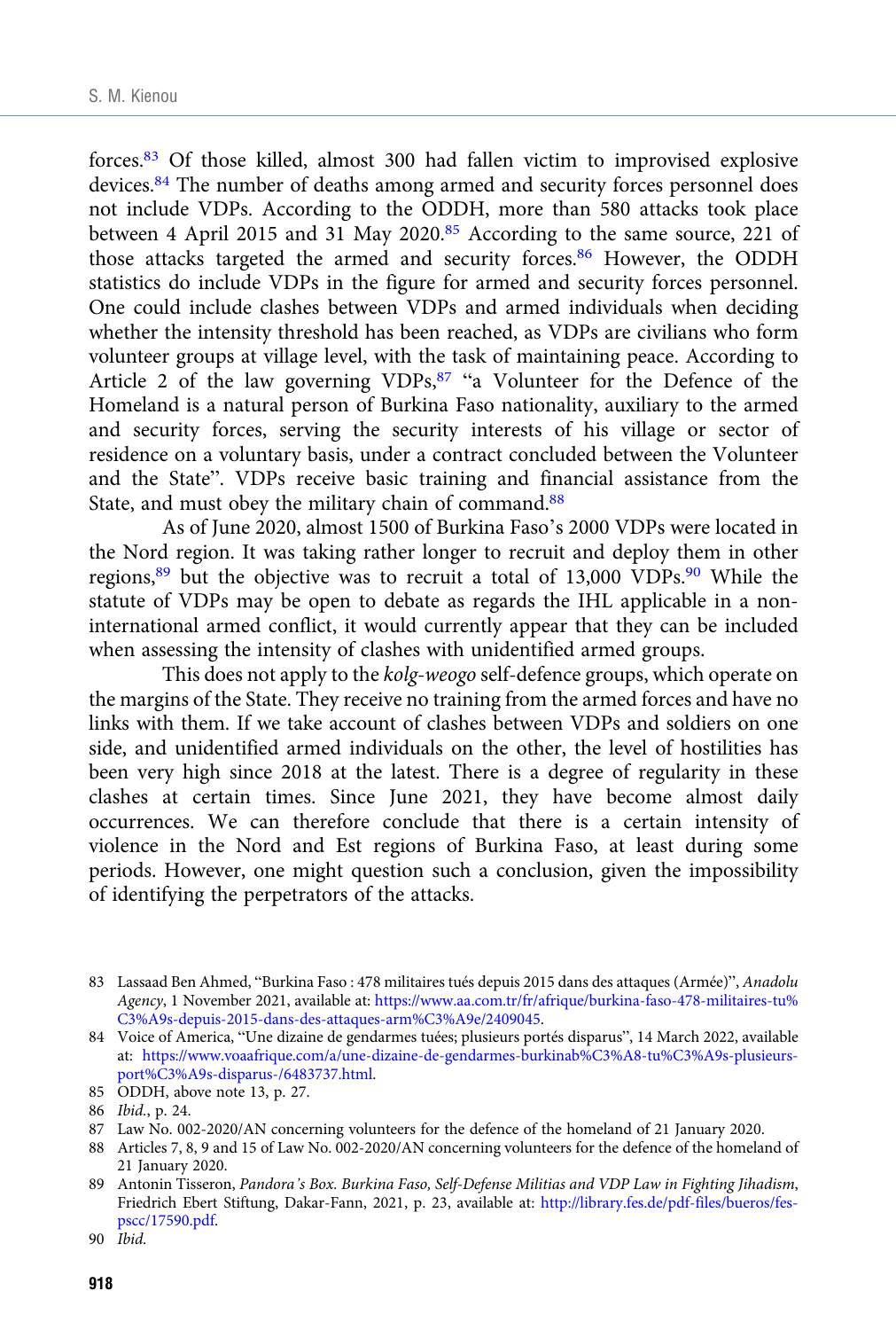### B. The difficulty of determining the intensity of the violence in view of the non-identification of those perpetrating attacks

According to the Appeals Chamber of the ICTY, "an armed conflict exists whenever there is a resort to armed force between States or protracted armed violence between governmental authorities and organized armed groups or between such groups within a State".<sup>91</sup> In the International Committee of the Red Cross's (ICRC's) view, "The ascertainment whether there is a non-international armed conflict does not depend on the subjective judgment of the parties to the conflict; it must be determined on the basis of objective criteria; the term 'armed conflict' presupposes the existence of hostilities between armed forces organised to a greater or lesser extent; there must be the opposition of armed forces and a certain intensity of the fighting."<sup>92</sup> The non-identification of the perpetrators of attacks in Burkina Faso raises questions regarding the nature of the acts of violence and their continuity.

Firstly, attacks in Burkina Faso very often directly and deliberately target civilians, in markets, villages, places of worship, etc. However, direct and deliberate attacks on civilians – important as they may be – provide no basis for deciding whether the intensity criterion has been met unless they are directly linked to a clash with the armed forces. Any assessment of intensity must be based primarily on clashes involving the armed forces. Damage and harm to civilians can be taken into account as the consequence of clashes between the armed group and government forces, or between armed groups. While it is undeniable that forced displacement in Burkina Faso is partly the result of clashes between unidentified armed groups and the armed and security forces, it is also undeniable that – for at least the last two years – armed individuals have been directly ordering people to leave their villages if they do not wish to be killed.<sup>93</sup> The purpose of these threats is to acquire the villagers' livestock and the produce they have harvested; people are unable to take their property with them when they undergo forced displacement. As a result, illicit livestock trading has become a major activity in areas where security conditions are deteriorating.

The difficulty caused by the non-identification of the perpetrators becomes apparent when one attempts to decide whether the violence has reached the intensity threshold; as we do not know who is carrying out the attacks, and as the perpetrators do not claim responsibility for them, it is difficult to say whether they are the work of groups with a sufficient degree of connection between them, or of armed individuals pursuing their own aims in a geographical area from which the State is absent. If the perpetrators are unidentified, the question is

<sup>91</sup> ICTY, The Prosecutor v. Dusko Tadic a/k/a "DULE", Case No. IT-94-1-A, Decision on the Defence Motion for Interlocutory Appeal on Jurisdiction, 2 October 1995, para. 70, available at: [https://www.](https://www.icty.org/x/cases/tadic/acdec/en/51002.htm) [icty.org/x/cases/tadic/acdec/en/51002.htm](https://www.icty.org/x/cases/tadic/acdec/en/51002.htm).

<sup>92</sup> Cited in ICTY, above note 49, para. 89 (emphasis in the original).

<sup>93</sup> Armand Kinda, "Nouna : les terroristes donnent dix jours aux populations de Soin pour quitter le village", Minute.bf, 15 March 2022, available at: [https://minute.bf/nouna-les-terroristes-donnent-10-jours-aux](https://minute.bf/nouna-les-terroristes-donnent-10-jours-aux-populations-de-soin-pour-quitter-le-village/)[populations-de-soin-pour-quitter-le-village/.](https://minute.bf/nouna-les-terroristes-donnent-10-jours-aux-populations-de-soin-pour-quitter-le-village/)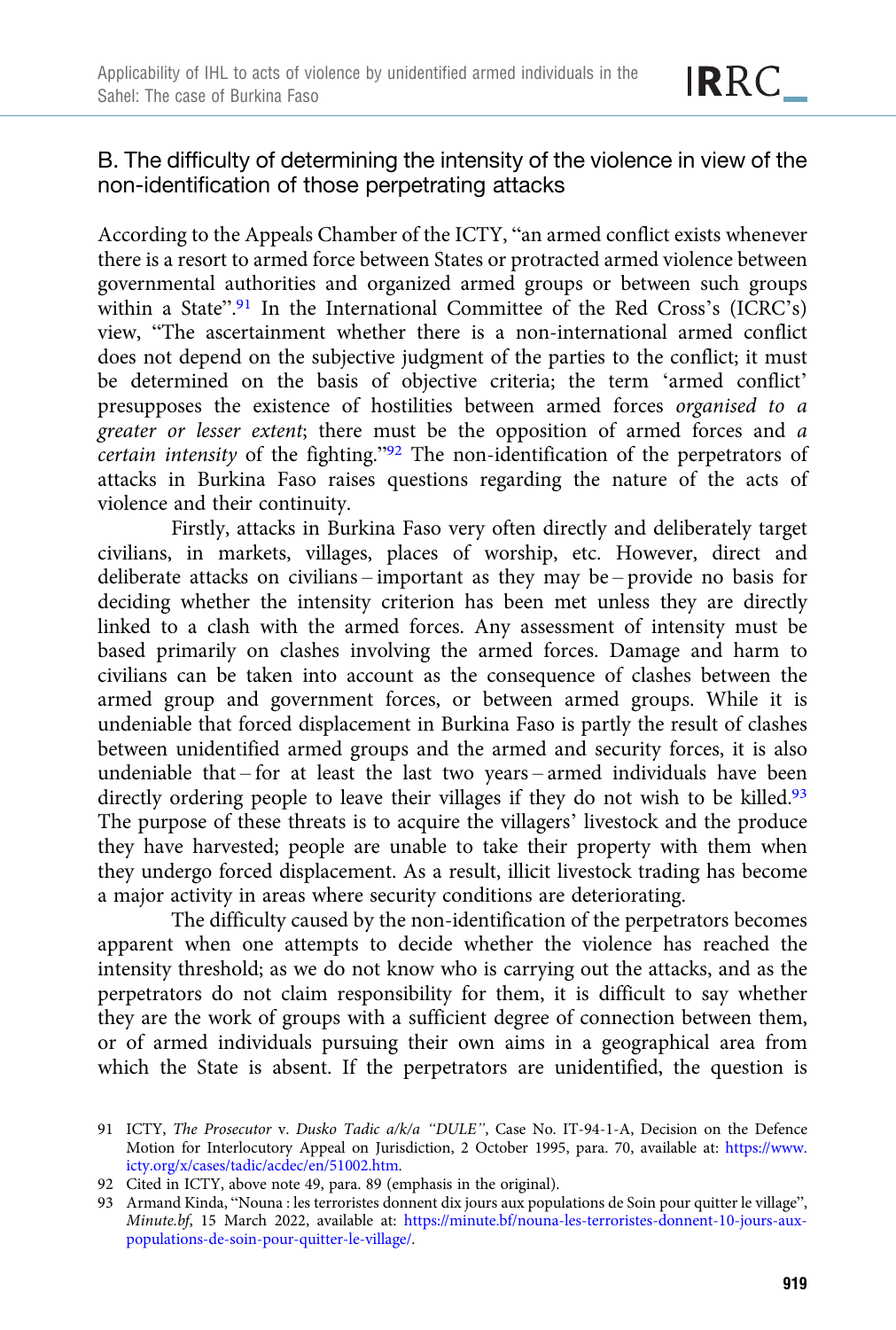whether all the attacks are carried out by a single armed group, by a number of armed groups or by unconnected individuals. The problem is that we need to measure the intensity of clashes between government forces and each armed group, separately.<sup>94</sup> In other words, to decide whether the level of violence meets the intensity criterion, we must look not at the overall intensity but at the violence perpetrated by each armed group in its clashes with the government forces of Burkina Faso. This is not possible if one cannot attribute each attack to a specific group.

The difficulty is exacerbated by the fact that these acts of violence may be committed by bandits and others who have long been active in the areas currently subject to deteriorating security conditions. These individuals generally have mainly opportunistic and ad hoc connections with armed terror groups, depending on their interests at any given time.

Given the impossibility of measuring the intensity of the fighting, it is tempting to combine all acts of violence committed in Burkina Faso, so as to draw the conclusion that the intensity criterion has been met, or to say that the deteriorating security situation that is obliging officials to flee and causing the forced displacement of the population is sufficient to show that the criterion has been satisfied. While the idea of making a global assessment of intensity is attractive, it does run up against the fact that those behind the violence clearly do not necessarily constitute a homogeneous, cohesive group. The absence of reports and statements regarding the operations carried out against the armed and security forces of Burkina Faso by those responsible for them must not lead one to assess intensity globally. To do so would imply that the mere existence of violence – even if perpetrated by anarchic groups or by individuals following their own whims – would be sufficient to classify a situation as an armed conflict.

One other major difficulty in measuring the intensity of violence in Burkina Faso is the duration of the attacks. While the criterion of an armed conflict being prolonged was introduced by the ICTY in the Tadic case, and adopted by the Rome State of the International Criminal Court, one should see this criterion not as a third condition that must be fulfilled in order to classify a situation as a noninternational armed conflict, but rather as a factor that should be taken into account when assessing the intensity of violence. The difficulty of measuring the intensity of the fighting in Burkina Faso also results from the fact that these attacks are occurring against the background of a progressive deterioration in the security situation, in the absence of any pre-existing armed conflict. $95$  The difficulty lies in the irregular nature of the attacks; periods of frequent attacks

<sup>94</sup> Annyssa Bellal, "ICRC Commentary of Common Article 3: Some Questions Relating to Organized Armed Groups and the Applicability of IHL", EJIL:Talk!, 5 October 2017, available at: [https://www.ejiltalk.org/](https://www.ejiltalk.org/icrc-commentary-of-common-article-3-some-questions-relating-to-organized-armed-groups-and-the-applicability-of-ihl/) [icrc-commentary-of-common-article-3-some-questions-relating-to-organized-armed-groups-and-the](https://www.ejiltalk.org/icrc-commentary-of-common-article-3-some-questions-relating-to-organized-armed-groups-and-the-applicability-of-ihl/)[applicability-of-ihl/](https://www.ejiltalk.org/icrc-commentary-of-common-article-3-some-questions-relating-to-organized-armed-groups-and-the-applicability-of-ihl/).

<sup>95</sup> Robin Geiß, "Armed Violence in Fragile States: Low-Intensity Conflicts, Spillover Conflicts, and Sporadic Law Enforcement Operations by Third Parties", International Review of the Red Cross, Vol. 91, No. 873, March 2009, available at: [https://international-review.icrc.org/articles/armed-violence-fragile-states-low](https://international-review.icrc.org/articles/armed-violence-fragile-states-low-intensity-conflicts-spillover-conflicts-and-sporadic-law)[intensity-conflicts-spillover-conflicts-and-sporadic-law](https://international-review.icrc.org/articles/armed-violence-fragile-states-low-intensity-conflicts-spillover-conflicts-and-sporadic-law).